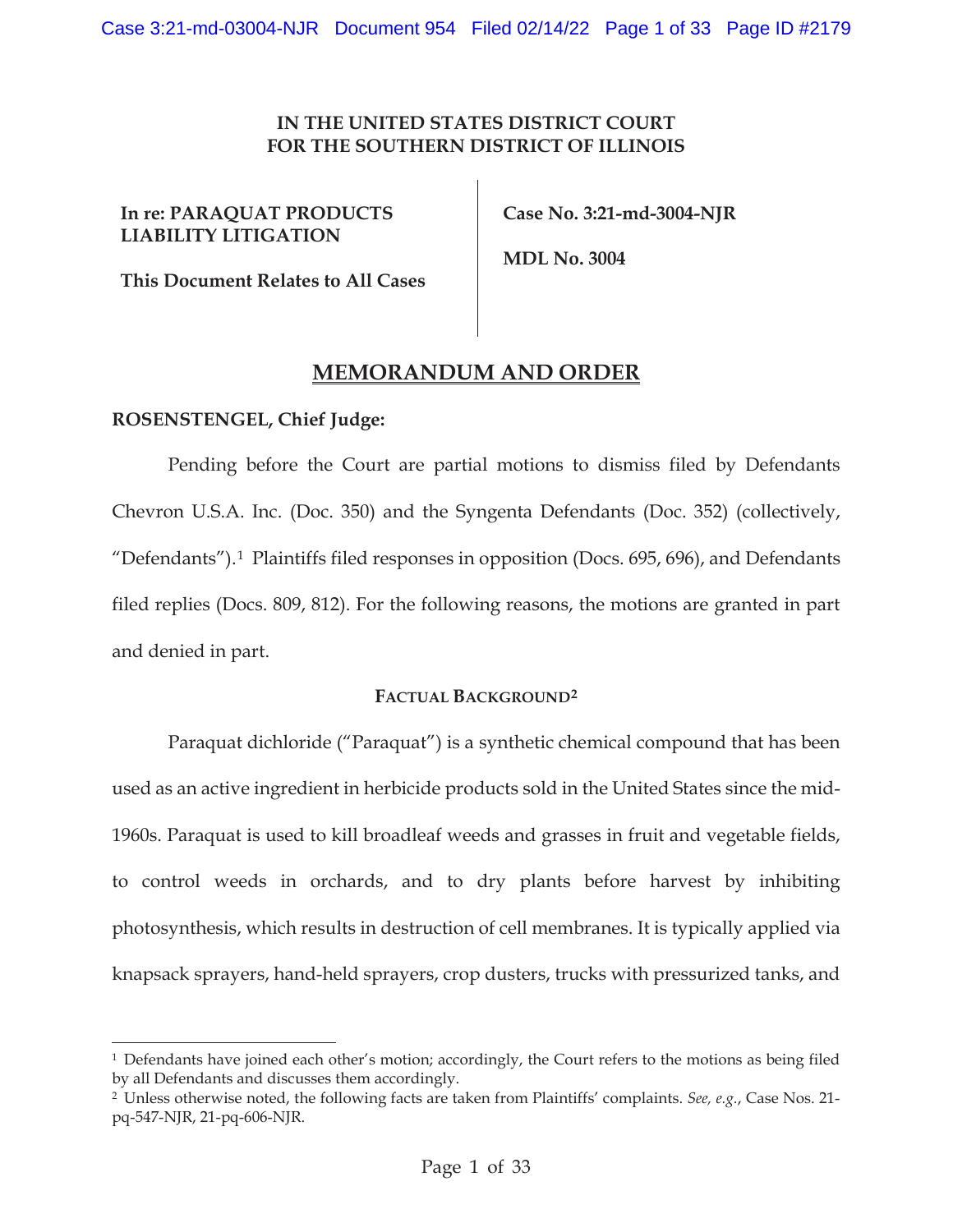tractor-drawn pressurized tanks. The U.S. Environmental Protection Agency (EPA) has designated Paraquat as a "Restricted Use" product (RUP). (Doc. 352-3). RUPs have the potential to cause injury to applicators or bystanders without added restrictions. (*Id.*). As a RUP, Paraquat is not available for purchase by the public or for residential use and may only be applied by certified applicators. (*Id.*). It is one of the most widely used herbicides in the United States. (Doc. 352-2).

Plaintiffs in this multi-district litigation (MDL) allege they developed Parkinson's disease from exposure to Paraquat manufactured and distributed by Defendants. Parkinson's disease is an incurable, progressive nervous system disorder that affects one's movement.3 Plaintiffs allege Paraquat enters the human body through absorption, inhalation, or ingestion. Paraquat then enters the bloodstream and, ultimately, the brain. There, Paraquat molecules allegedly cause damage and destruction to dopamineproducing neurons, leading to impaired signaling between neurons and causing the brain to lose control over motor function.

Plaintiffs allege that many epidemiological studies have found an association between Paraquat exposure and Parkinson's disease, including studies finding a two- to five-fold or greater increase in the risk of Parkinson's disease in people with occupational exposure to Paraquat compared to people without such exposure. Plaintiffs further claim Defendants had knowledge of these studies, as well as the relationship between Paraquat exposure and Parkinson's disease, yet actively concealed this information.

<sup>&</sup>lt;sup>3</sup> Mayo Clinic, "Parkinson's disease" https://www.mayoclinic.org/diseases-conditions/parkinsonsdisease/symptoms-causes/syc-20376055 (last visited Feb. 9, 2022).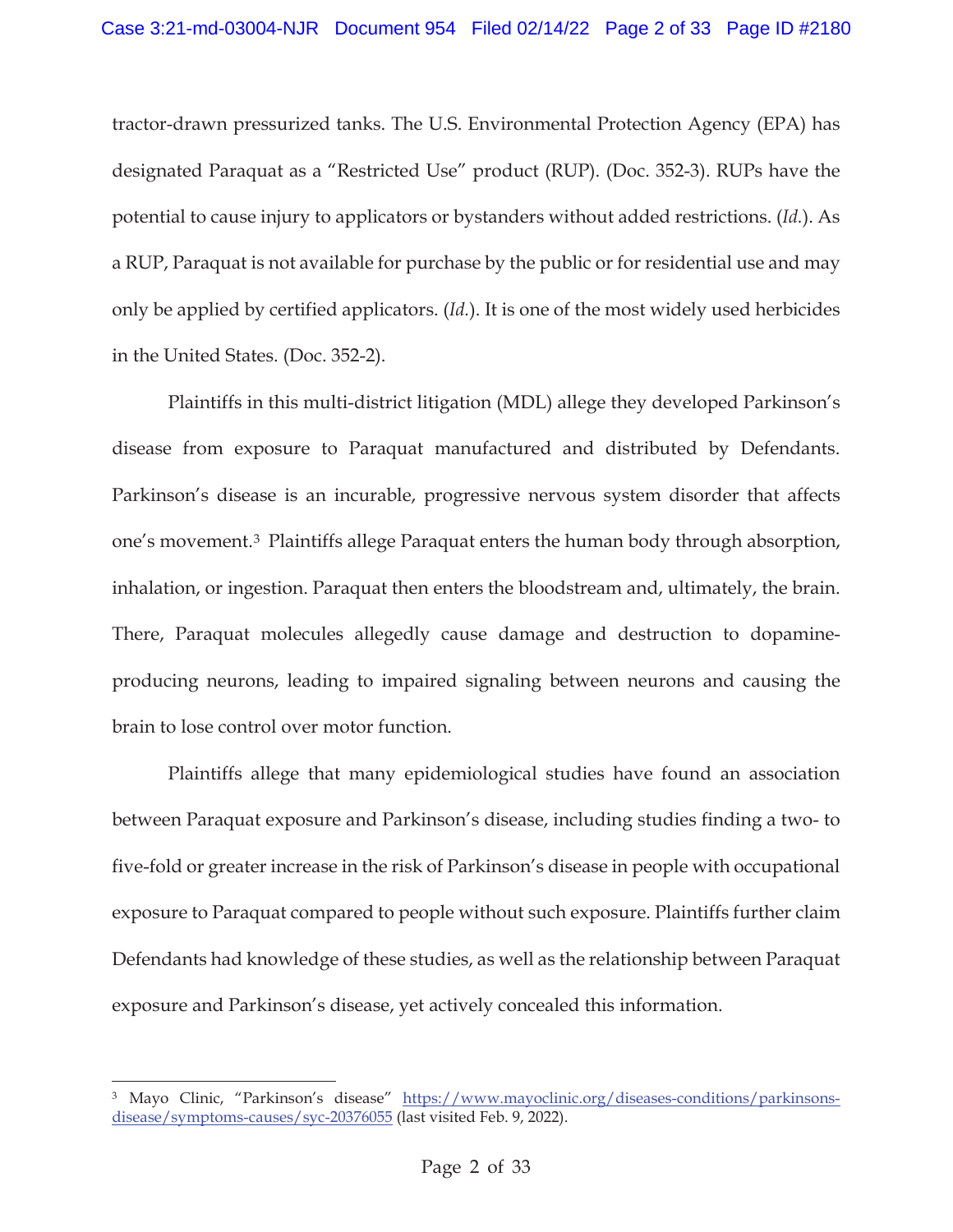Plaintiffs advance numerous claims against Syngenta, the primary manufacturer of Paraquat products, and Chevron, the exclusive United States distributor of Paraquat until 1986.4 These theories include: strict product liability—design defect; strict product liability—failure to warn; negligence; public nuisance, violation of state consumer protection statutes; and breach of implied warranty of merchantability. Defendants now move to dismiss a number of these claims under Rule 12(b)(6) of the Federal Rules of Civil Procedure.

#### **LEGAL STANDARD**

The purpose of a motion to dismiss for failure to state a claim under Rule 12(b)(6) is to evaluate the adequacy of a complaint, not to determine the merits of the case. *Gibson v. City of Chicago*, 910 F.2d 1510, 1520 (7th Cir. 1990). In deciding a motion to dismiss under Rule 12(b)(6), the Court accepts as true all well-pleaded facts in the complaint and draws all reasonable inferences in the plaintiff's favor. *Burke v. 401 N. Wabash Venture, LLC,* 714 F.3d 501, 504 (7th Cir. 2013).

To survive a Rule 12(b)(6) motion, a plaintiff need only allege enough facts to state a claim for relief that is plausible on its face*. Bell Atlantic Corp. v. Twombly*, 550 U.S. 544, 570 (2007). A claim is plausible where a plaintiff "pleads factual content that allows the court to draw the reasonable inference that the defendant is liable for the misconduct alleged." *Bilek v. Fed. Ins. Co.*, 8 F.4th 581, 586 (7th Cir. 2021) (quoting *Ashcroft v. Iqbal*, 556 U.S. 662, 678 (2009)). The Seventh Circuit has interpreted *Twombly* and *Iqbal* to "require

<sup>4</sup> Currently, Defendant Syngenta Crop Protection, LLC, is the leading manufacturer and distributor of Paraquat in the United States.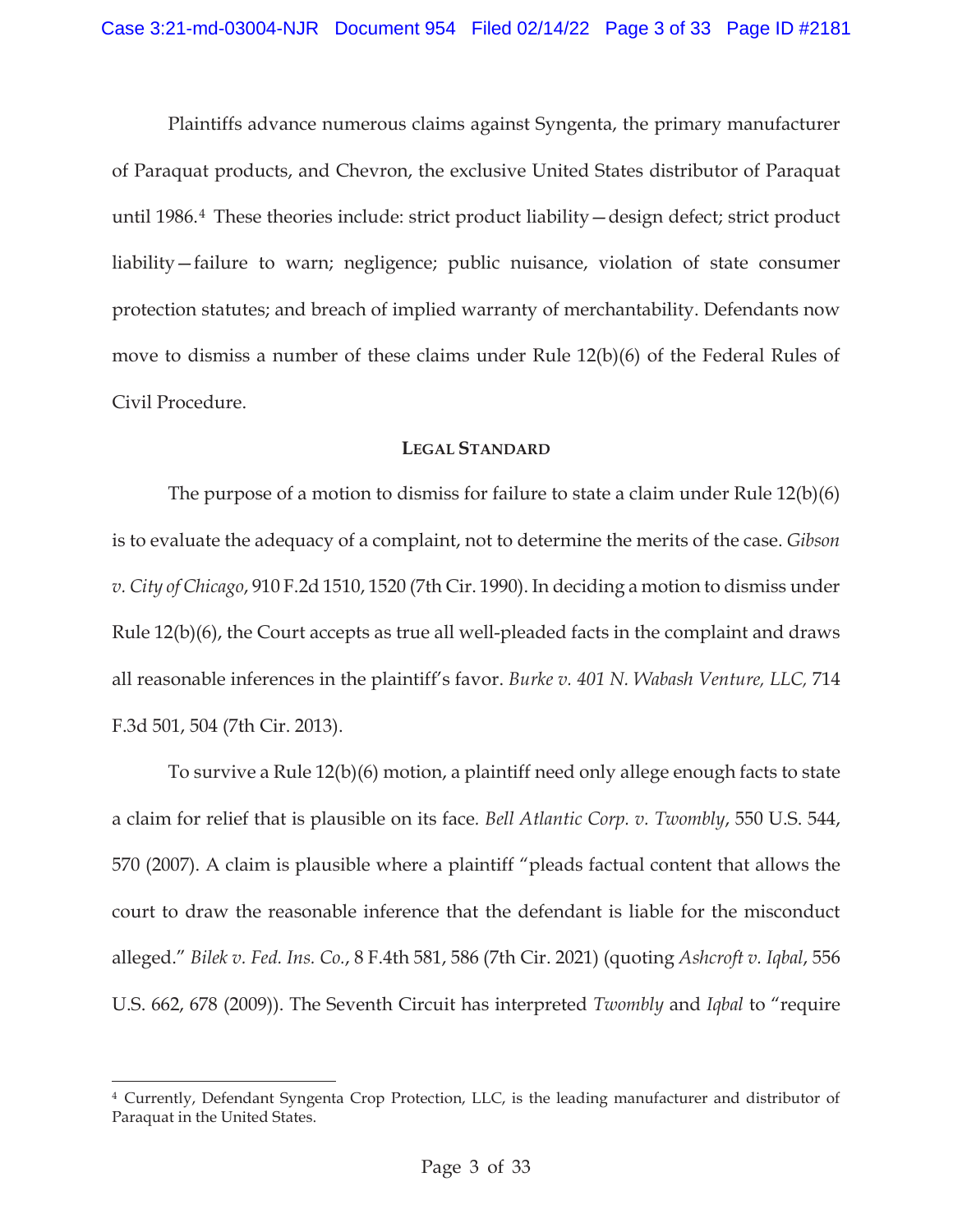'some specific facts' to support the legal claims asserted in the complaint. *Id.* (quoting *McCauley v. City of Chicago*, 671 F.3d 611, 616 (7th Cir. 2011)). "While the required level of specificity 'is not easily quantified,' a plaintiff must allege "enough details about the subject-matter of the case to present a story that holds together." *Id.* Fundamentally, "the plausibility determination is a context-specific task that requires the reviewing court to draw on its judicial experience and common sense." *Id.* at 586-87 (quoting *W. Bend Mut. Ins. Co. v. Schumacher*, 844 F.3d 670, 676 (7th Cir. 2016)).

#### **DISCUSSION**

## **I. State Statutes of Repose**

A statute of repose places "an outer limit on the right to bring a civil action" measured "not from the date on which the claim accrues but instead from the date of the last culpable act or omission of the defendant." *CTS Corp. v. Waldburger*, 573 U.S. 1, 8 (2014). "A statute of repose 'bar[s] any suit that is brought after a specified time since the defendant acted (such as by designing or manufacturing a product), even if this period ends before the plaintiff has suffered a resulting injury.'" *Id.* (quoting BLACK'S LAW DICTIONARY 1546 (9th ed. 2009)). "[S]tatutes of repose reflect legislative decisions that as a matter of policy there should be a specific time beyond which a defendant should no longer be subjected to protracted liability*." Id.* at 9 (quoting *School Board of Norfolk v. United States Gypsum Co.*, 360 S.E.2d 325, 328 (Va. 1987) (internal quotation marks omitted)). Equitable tolling is not available to pause the running of a statute of repose. *Id.* 

Defendants argue many claims should be dismissed because they are time-barred on the face of Plaintiffs' complaints by applicable state statutes of repose. (Docs. 350, 351).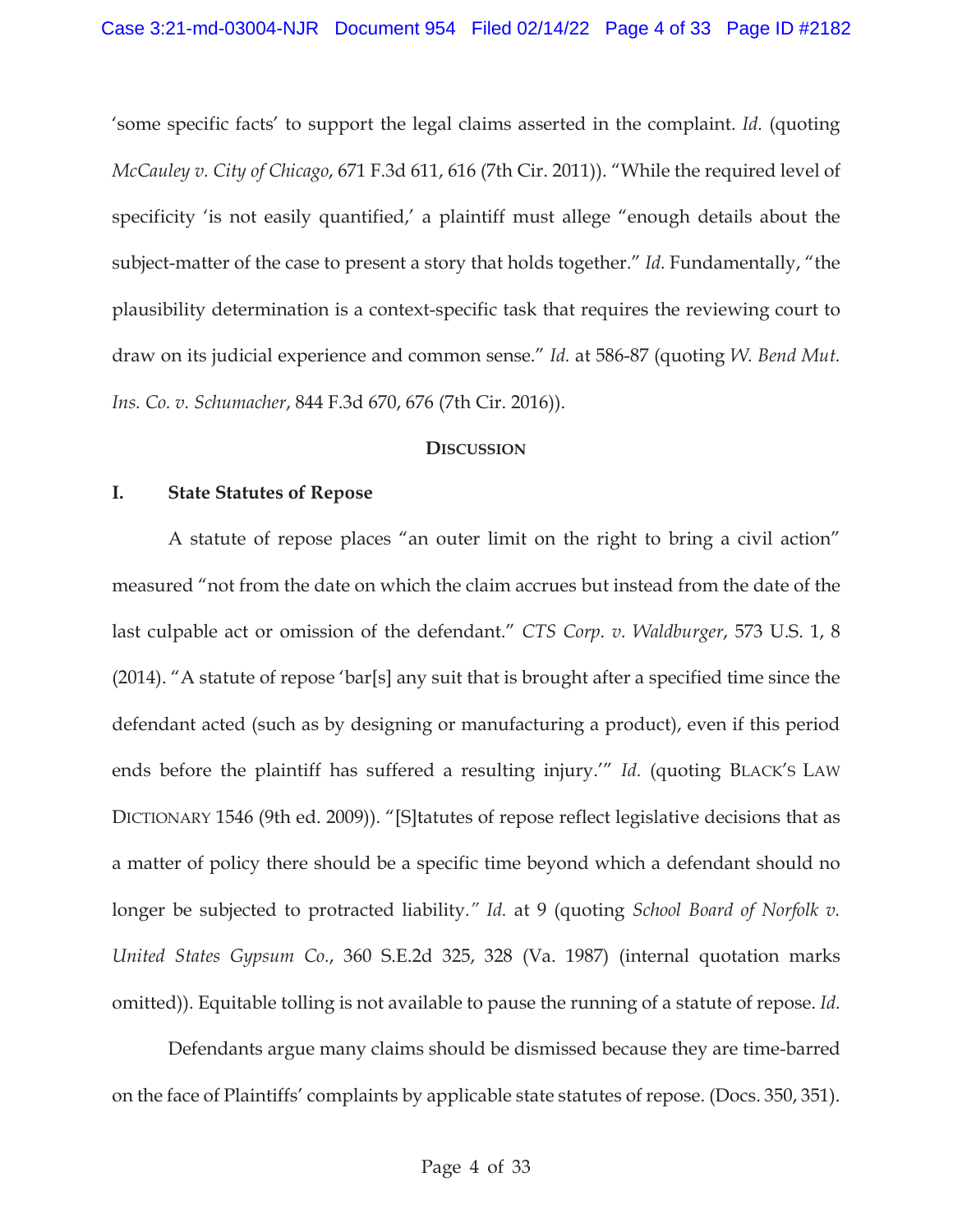In response, Plaintiffs argue that Defendants fraudulently concealed the dangers of using Paraquat, thereby tolling the statutes of repose of Illinois, Georgia, Connecticut, and Iowa. Specifically, they allege Defendants knew or should have known that Paraquat was a highly toxic substance that can cause severe neurological injuries and impairment, and Plaintiffs had no reason to suspect that working with Paraquat could cause them to develop Parkinson's disease due to Defendants' efforts to conceal the harmful nature of the product. And in other states—Iowa, Indiana, and North Carolina—statutes of repose do not apply to allegations involving exposure to an inherently dangerous substance that causes a latent disease. The Court addresses each state in turn.

## **A. Illinois**

Under Illinois law, no strict product liability action shall be commenced later than "12 years from the date of first sale, lease or delivery of possession by a seller or 10 years from the date of first sale, lease or delivery of possession to its initial user, consumer, or other non-seller." 735 ILL. COMP. STAT. § 5/13-213(b). Thus, Defendants argue, in cases governed by Illinois law where the alleged Paraquat exposure ended more than 10 years before a plaintiff sued, his or her strict liability claims must be dismissed. In response, Plaintiffs point to 735 ILL. COMP. STAT. § 5/13-215, which allows a plaintiff to bring an action within five years of discovering he or she has a cause of action if the defendant has fraudulently concealed the cause of action. "The concealment contemplated by section 13–215 must consist of affirmative acts or representations calculated to lull or induce a claimant into delaying filing of his or her claim, or to prevent a claimant from discovering a claim." *Orlak v. Loyola Univ. Health Sys.*, 885 N.E.2d 999, 1009 (Ill. 2007).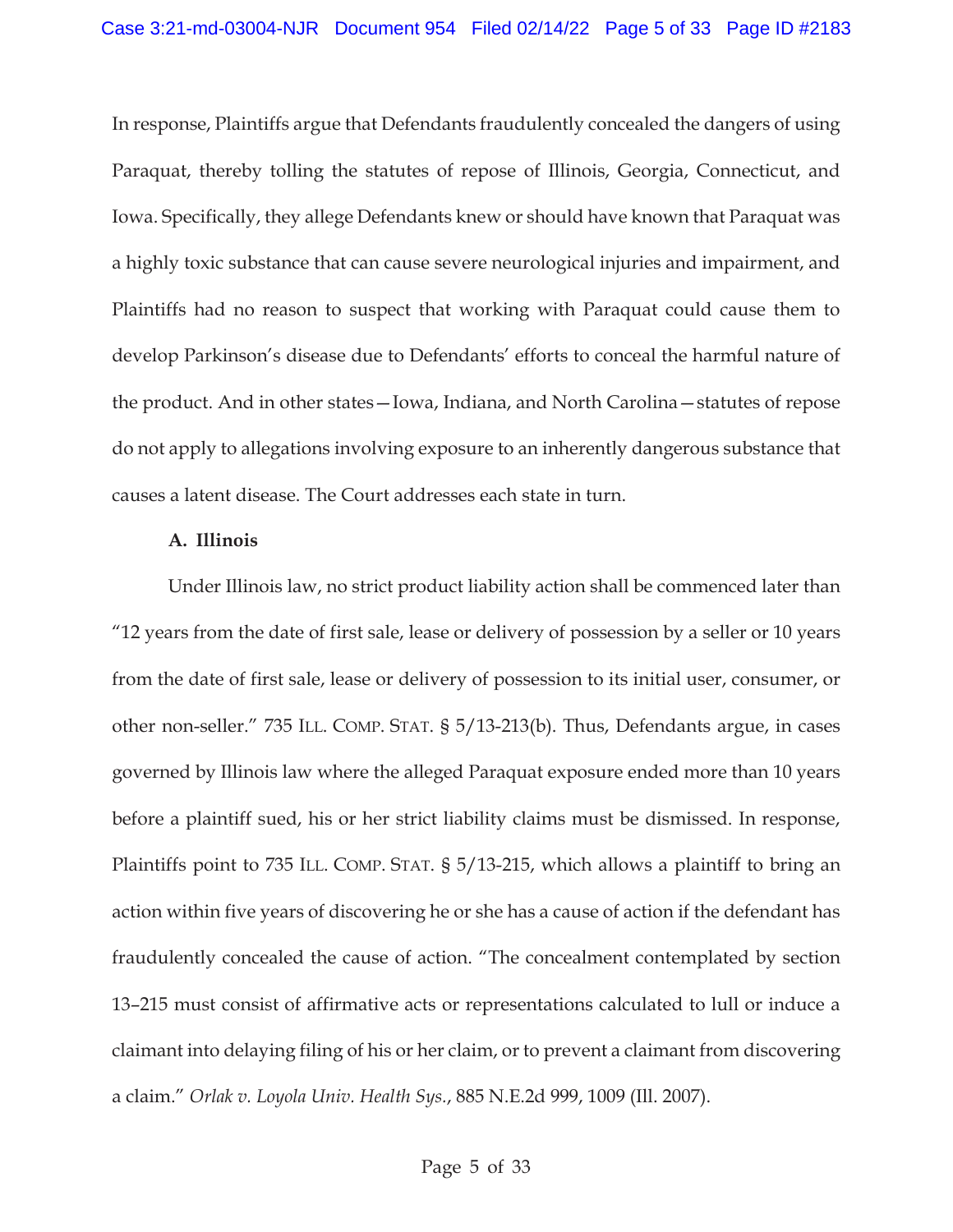The Illinois Supreme Court has recognized that § 13-215 provides for tolling of the statute of repose if a defendant fraudulently conceals the cause of action. *DeLuna v. Burciaga*, 857 N.E.2d 229 (Ill. 2006). In *DeLuna*, a case involving legal malpractice, the court observed that while § 13-215 refers to a person's "discovery" of a cause of action, and thus could be construed to only apply to statutes of limitations, prior Illinois case law, the rules of statutory interpretation, and "basic principles of justice and reason" mandate § 13-215's application to statutes of repose. *Id.* at 240.

While some might well point out that a plaintiff's knowledge of his or her cause of action should be irrelevant where a statute of repose is concerned, as a statute of repose is intended to terminate the possibility of liability after a defined period of time, *regardless of* a potential plaintiff's lack of knowledge of his or her cause of action . . . , there would be an obvious and gross injustice in a rule that allows a defendant . . . to conceal the plaintiff's cause of action and then benefit from a statute of repose.

*Id.* at 240, 242.

At least one other MDL court evaluating whether to toll the Illinois statute of repose in cases outside legal malpractice has relied on *DeLuna* to find that the fraudulent concealment exception applies to strict product liability claims. *See In re Fluoroquinolone Prod. Liab. Litig.*, No. CV 15-3417 (JRT), 2017 WL 690188, at \*2 (D. Minn. Feb. 21, 2017). This Court likewise finds that the fraudulent concealment exception applies to Illinois's strict product liability statute of repose.

To establish fraudulent concealment of a cause of action in Illinois, a plaintiff must "show affirmative acts by the defendant which were designed to prevent, and in fact did prevent, the discovery of the claim." *Id.* (citing *Gredell v. Wyeth Labs., Inc.*, 803 N.E.2d 541, 548 (Ill. App. Ct. 2004)). The defendants must have known the misrepresentations were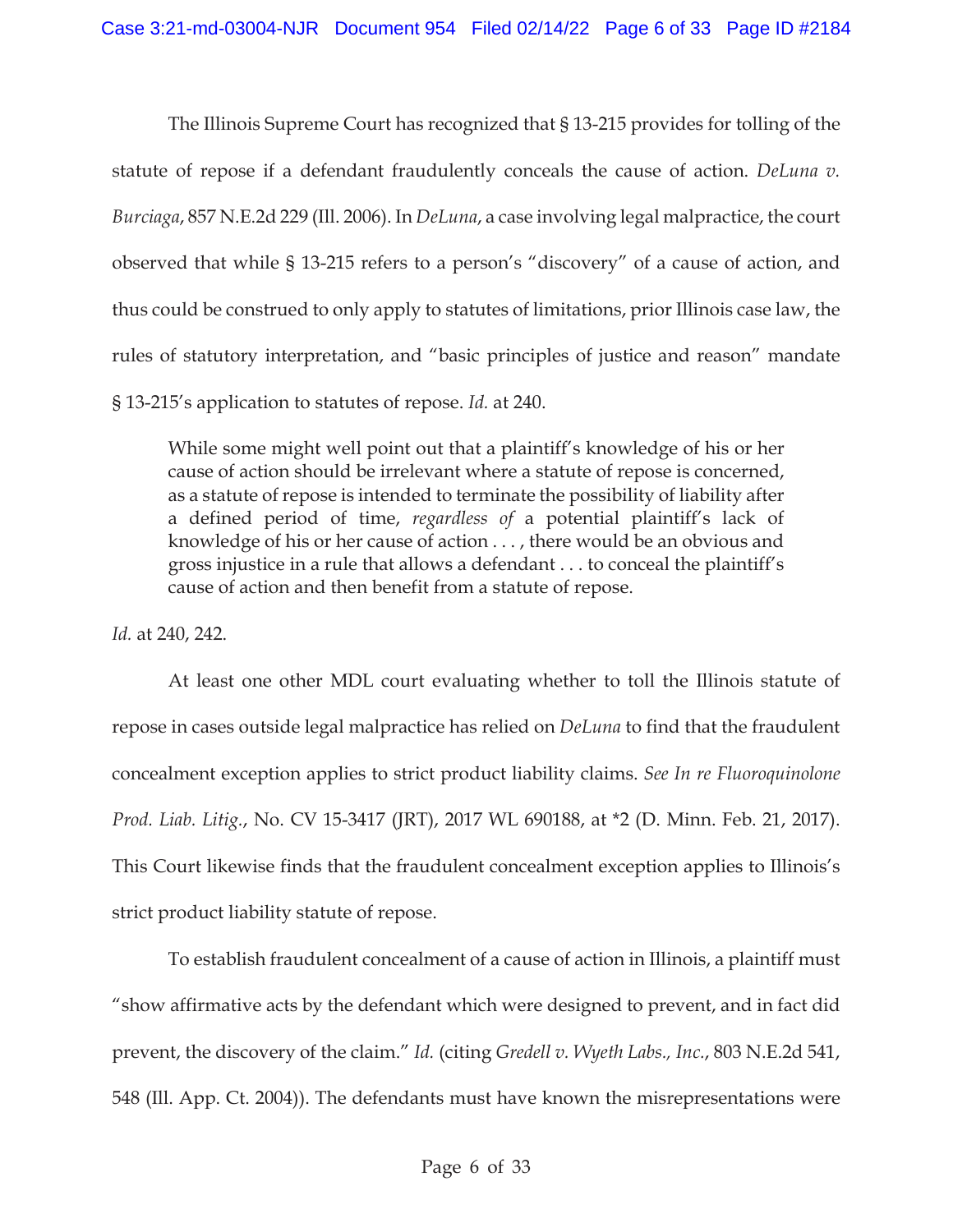false and made them with the intent to deceive the plaintiff, and the plaintiff must have detrimentally relied on the representations such that he or she delayed filing suit until after the statute of limitations expired. *Gredell*, 803 N.E.2d at 548. Mere silence by defendants and failure by a plaintiff to learn of his cause of action is not enough. *Id.*

 Here, the allegations in Plaintiffs' complaint are sufficient to establish fraudulent concealment of the cause of action. They allege that Defendants had a duty to disclose the hazards of Paraquat and their failure to do so constitutes a false representation; Defendants made affirmative false representations about the safety of Paraquat; Defendants made those representations with the intent to deceive Plaintiffs; and Plaintiffs relied on this intentional concealment to their detriment, as the concealment prevented Plaintiffs from learning about the cause of action through the exercise of ordinary diligence.

 Furthermore, the Court disagrees with Defendants' assertion that fraudulent concealment only applies if Plaintiffs allege conduct above and beyond the wrongdoing upon which their failure to warn claims are founded. The Illinois Supreme Court has held that the alleged conduct establishing fraudulent concealment need not be different from the statements or omissions that form the basis of the cause of action. *Henderson Square Condo. Ass'n v. LAB Townhomes, LLC*, 46 N.E.3d 706, 717, *opinion modified on denial of reh'g* (Jan. 28, 2016). The acts "may be concurrent or coincident with it, or even precede it, provided they are of such a nature \* \* \* as to operate after the time when the cause of action arose and thereby prevent its discovery, and were so designed and intended." *Id.* (citation omitted).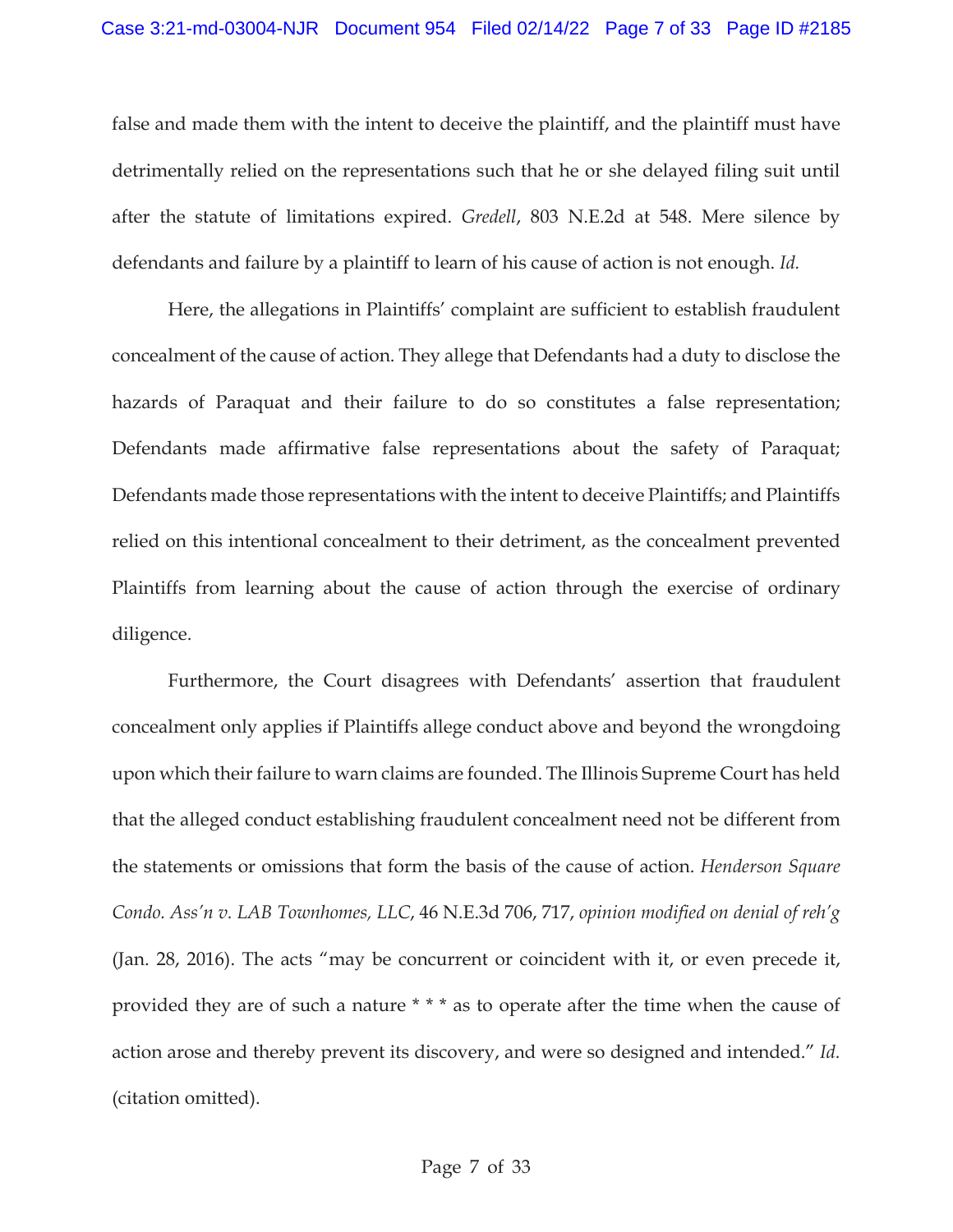Plaintiffs generally allege that despite the risks associated with Paraquat and Defendants' duty to disclose such hazards, the Paraquat manufactured and distributed by Defendants was not accompanied by a warning that, when inhaled, ingested, or absorbed into the body, it was likely to cause latent neurological damage, including Parkinson's disease. Thus, when Plaintiffs were diagnosed with Parkinson's, or even began experiencing symptoms, they would not have known of any connection between their exposure to Paraquat and their neurological disease, causing them to delay filing any claims. At the very least, whether the alleged omissions prevented Plaintiffs from filing suit within the limitations period is a plaintiff-specific inquiry that requires additional fact discovery.

Finally, Defendants claim Plaintiffs' allegations fall short of the heightened pleading standard under Federal Rule of Civil Procedure 9(b). But because the statute of repose is an affirmative defense, Plaintiffs had no obligation under Rule 9(b) to plead around it. *Indep. Tr. Corp. v. Stewart Info. Servs. Corp.*, 665 F.3d 930, 935 (7th Cir. 2012) ("a plaintiff is not required to plead facts in the complaint to anticipate and defeat affirmative defenses"). Plaintiffs are not claiming the tort of fraudulent concealment; they allege that Defendants fraudulently concealed the cause of action. Both cases cited by Defendants involved complaints specifically alleging claims of fraud or the tort of fraudulent concealment and, as such, are inapposite. *See Squires-Cannon v. Forest Pres. Dist. of Cook Cty.*, 897 F.3d 797, 805 (7th Cir. 2018); *DiLeo v. Ernst & Young*, 901 F.2d 624 (7th Cir. 1990).

For these reasons, the Court finds that the Illinois Plaintiffs have sufficiently pleaded facts establishing fraudulent concealment, and their strict product liability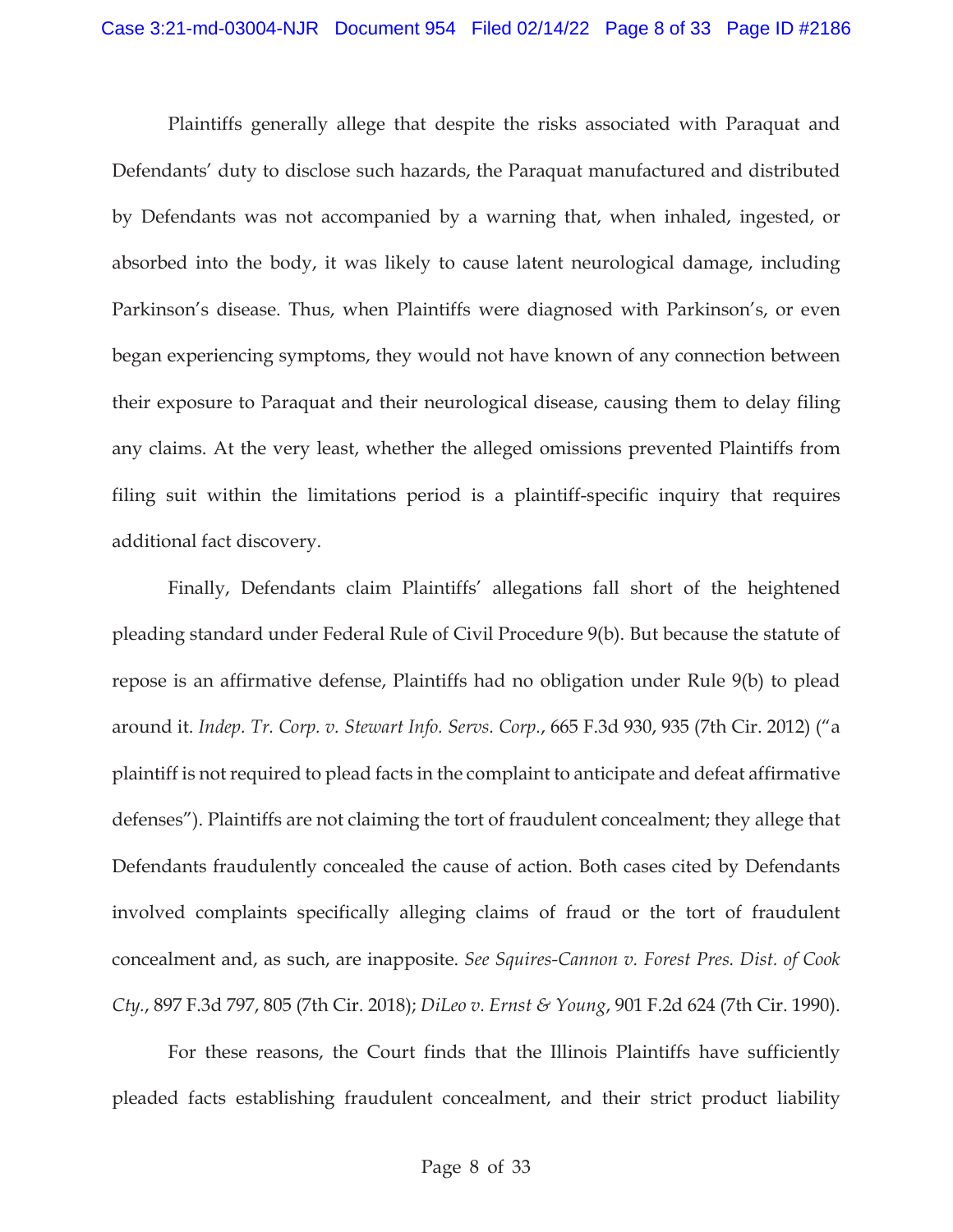claims will not be dismissed as time barred by Illinois's statute of repose.

#### **B. Iowa**

Defendants argue that, under Iowa's statute of repose, all strict liability, negligence, and warranty claims must be dismissed in any case involving exposure more than 15 years before Plaintiffs sued. *See* IOWA CODE § 614.1(2A)(a). Plaintiffs assert, and Defendants acknowledge, however, that the statute does not apply if the manufacturer or distributor "intentionally misrepresents facts about the product or fraudulently conceals information about the product and that conduct was a substantial cause of the claimant's harm." *Id.* The statute also does not apply "to the time period in which to discover a disease that is latent and caused by exposure to a harmful material," in which case the cause of action accrues when the disease *and its cause* is known or should have been known by the plaintiff. *Id.* § 614.1(2A)(b)(1). A "harmful material" is defined as "any substance which is determined to present an unreasonable risk of injury to health or the environment by the United States environmental protection agency pursuant to the federal Toxic Substance Control Act, 15 U.S.C. § 2601 *et seq.*, or by this state, if that risk is regulated by the United States environmental protection agency or this state." *Id.*   $§ 614.1(2A)(b)(2).$ 

Defendants claim neither exception applies here, but the Court disagrees as to the latent disease exception. Plaintiffs argue Paraquat is a Restricted Use Pesticide (RUP), which the EPA describes as having "the potential to cause unreasonable adverse effects to the environment and injury to applicators or bystanders." Thus, Paraquat clearly is a harmful material in that it presents "an unreasonable risk of injury to health or the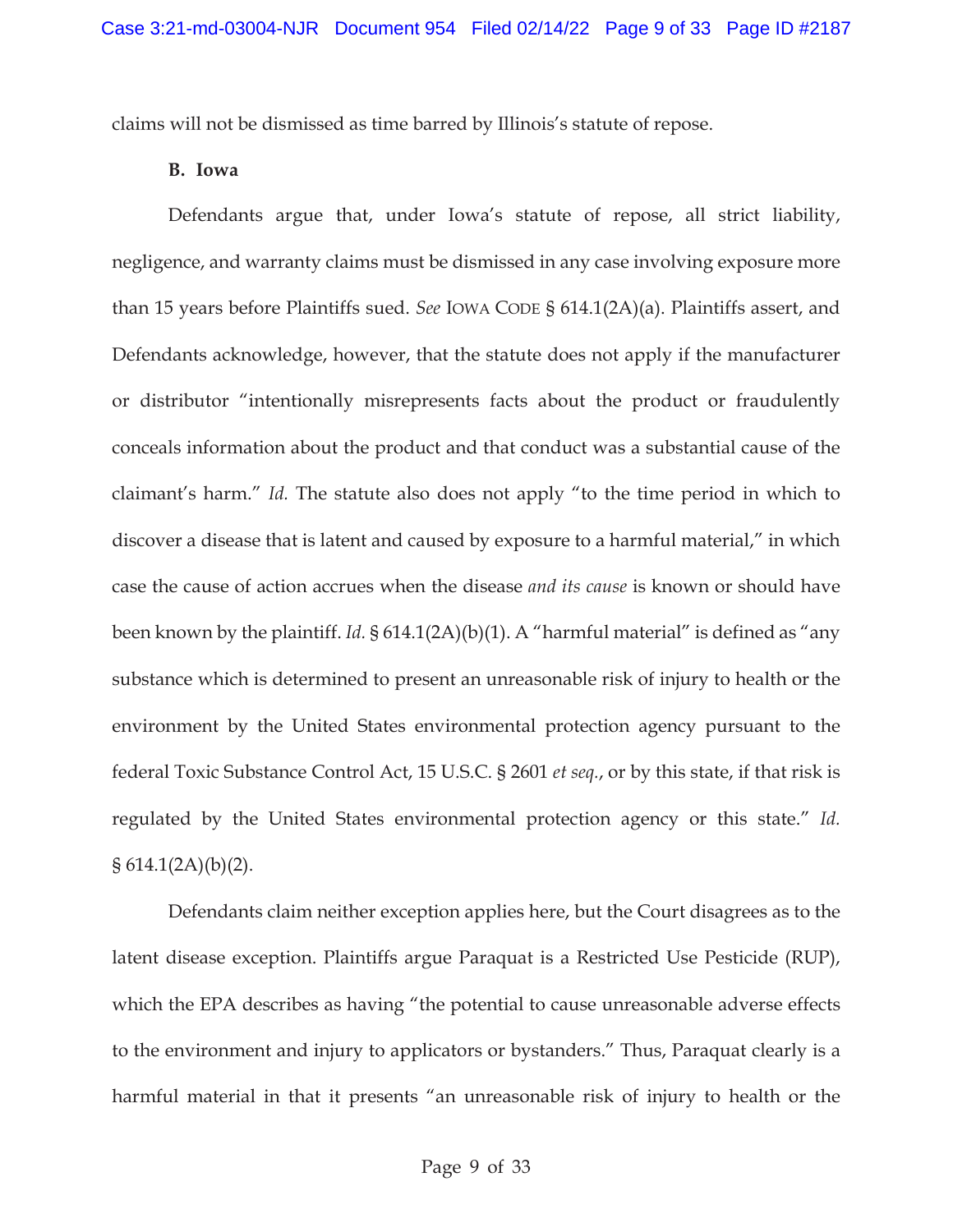environment." Defendants counter, however, that the exception only applies to substances regulated by the EPA *pursuant to the Toxic Substance Control Act*, and Paraquat does not fall in that category. Instead, Paraquat is regulated under the Federal Insecticide, Fungicide, and Rodenticide Act (FIFRA).

The Court does not read the statute so narrowly. A "harmful material" is also one that is determined to present an unreasonable risk of injury to health or the environment by the state of Iowa, if that risk is regulated by the state of Iowa. § 614.1(2A)(b)(2). Iowa has adopted the EPA's list of Restricted Use Pesticides (RUP), which includes Paraquat. *See* 5 IOWA CODE. § 206.20; "Restricted Use Pesticides Updated List," https://www.epa.gov/system/files/documents/2021-10/rup-report-10-08-2021.pdf (last visited Feb. 10, 2022). As a RUP, Iowa regulates the use of Paraquat including certification standards for those who purchase, apply, and handle it. 5 IOWA CODE § 206, *et seq*. Therefore, the Court finds that Paraquat is a harmful material as defined by the Iowa legislature, and the statute of repose does not apply in this case.

## **C. Connecticut**

Under Connecticut law, product liability claims are barred if filed later than 10 years from the date the defendant "last parted with possession or control of the product." CONN. GEN. STAT. § 52-577a(a). A "product liability claim" includes, but is not limited to strict liability, negligence, breach of express or implied warranty, failure to warn, and misrepresentation. *Id.* § 52-572m. Thus, Defendants argue that any action governed by Connecticut law must be dismissed entirely if the plaintiff used Paraquat more than 10 years before filing suit.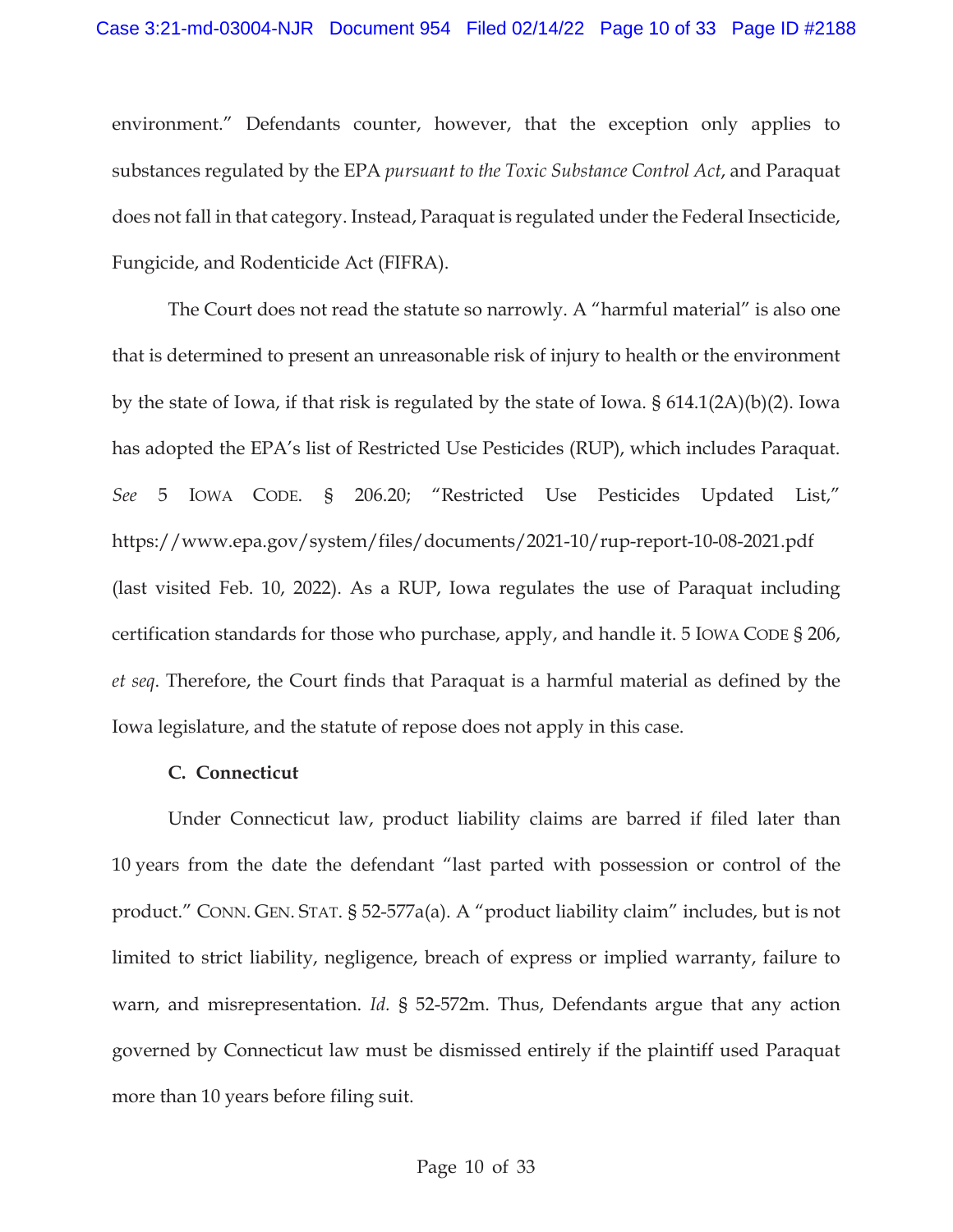Again, Plaintiffs rely on the exception for fraudulent concealment. Connecticut's exception states: "The ten-year limitation provided for in subsection (a)… shall not preclude any action against a product seller who intentionally misrepresents a product or fraudulently conceals information about it, provided the misrepresentation or fraudulent concealment was the proximate cause of harm of the claimant." CONN. GEN. STAT. § 52-577a(d). The exception concerns concealment of facts about the product in issue, not concealment of the cause of action. *Hubbard-Hall, Inc. v. Monsanto Co.*, 98 F. Supp. 3d 480, 487 (D. Conn. 2015) ("Section 52–577a(d) . . . permits an otherwise barred action if the defendant intentionally misrepresents *a product* or fraudulently conceals *information about it*.") (quoting CONN. GEN. STAT. § 52–577a(d)).

Thus, to qualify for the exception, the Connecticut Plaintiffs must allege: (1) "defendants had actual awareness, rather than imputed knowledge, of material information about the product; (2) that they intentionally concealed this information, either through intentional misstatement, affirmative act of concealment, or failure to disclose when under a duty to do so; and (3) that plaintiff's reliance on the misstatement or omission proximately caused the harm." *Hubbard-Hall, Inc. v. Monsanto Co.*, 98 F. Supp. 3d 480, 488 (D. Conn. 2015). "Information about a product is 'material' if it is likely to affect the decisions or conduct of its users." *Id.* at n.7 (citing *Miller v. Guimaraes*, 829 A.2d 422, 434 (Conn. 2003)).

Plaintiffs allege Defendants—at the time the Paraquat was sold to Plaintiffs knew that Paraquat was designed, manufactured, formulated, and packaged such that it was likely to be inhaled, ingested, and absorbed into the bodies of people who used it;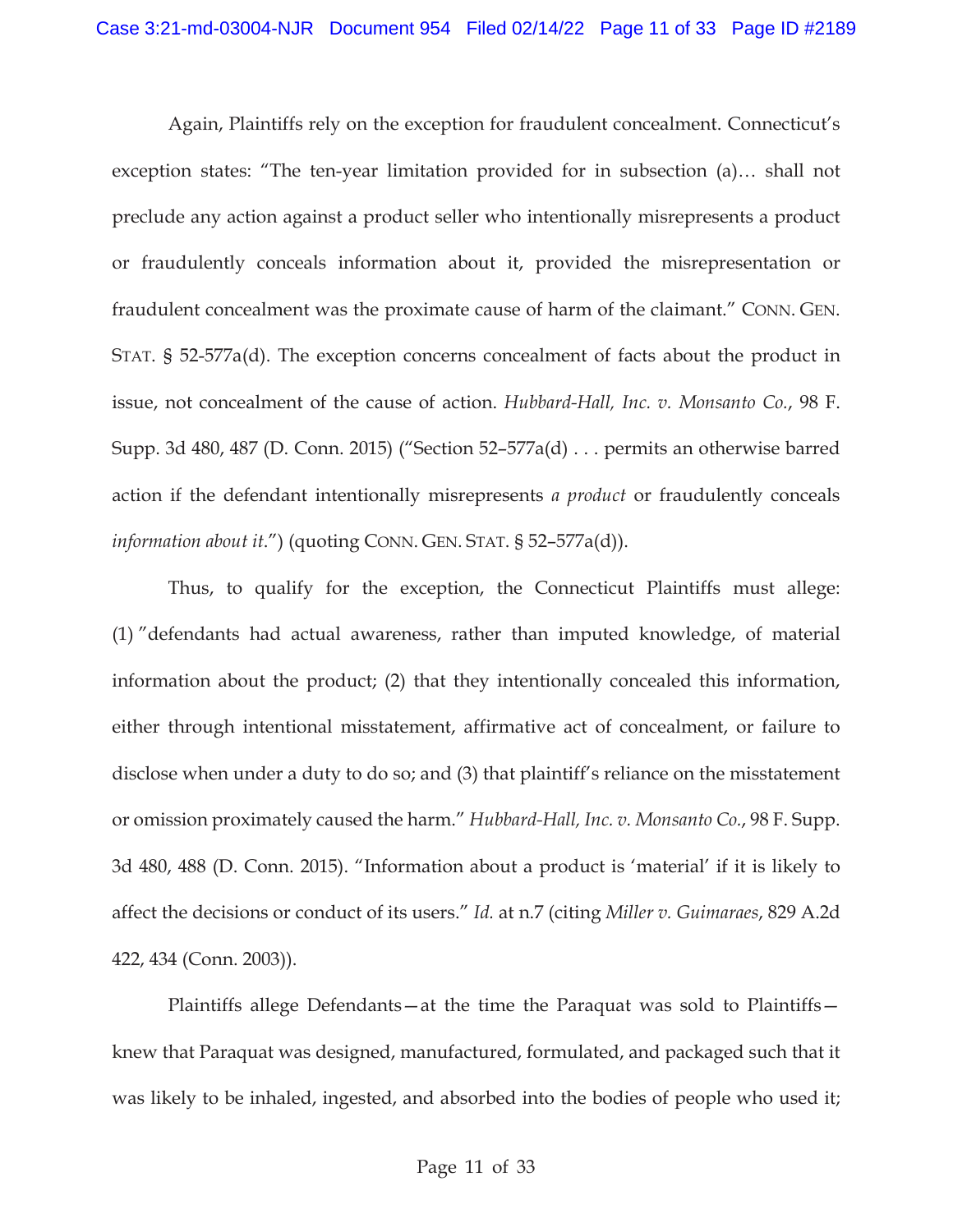knew that it was likely to cause latent neurological damage and neurogenerative disease, including Parkinson's disease; failed to provide adequate instructions regarding avoiding those risks; deliberately crafted their label, marketing, and promotion to mislead farmers and consumers; and engaged in selective fraudulent research, testing, and advertising, all in an effort to turn a profit by convincing the agricultural industry that Paraquat did not cause Parkinson's disease. *See, e.g.*, *O'Connor v. Syngenta*, Case 3:21 pq-00556-NJR, at Doc. 1. They further allege that Defendants' actions and omissions were a proximate cause of their severe and permanent physical injuries, pain, and disability. *Id.* Based on these allegations, Plaintiffs have adequately alleged the elements of fraudulent concealment under Connecticut law.

## **D. Georgia**

In Georgia, "no action shall be commenced . . . with respect to an injury after ten years from the date of the first sale for use or consumption of the personal property causing or otherwise bringing about the injury." GA. CODE § 51-1-11(b)(2). Defendants argue that in cases subject to Georgia's statute of repose and involving exposure more than 10 years before Plaintiffs sued, all strict product liability claims must be dismissed.

Georgia's statute of repose contains exceptions, however, for claims of willful, wanton, or reckless disregard for life or property.<sup>5</sup> § 51-1-11 (c); *Chrysler Grp., LLC v. Walden*, 792 S.E.2d 754, 759 (2016); *Watkins v. Ford Motor Co.*, 190 F.3d 1213, 1216 (11th Cir. 1999). "Willful conduct is based on an actual intention to do harm or inflict injury; wanton conduct is that which is so reckless or so charged with indifference to the

<sup>5</sup> It also does not apply to failure to warn claims. § 51-1-11 (c).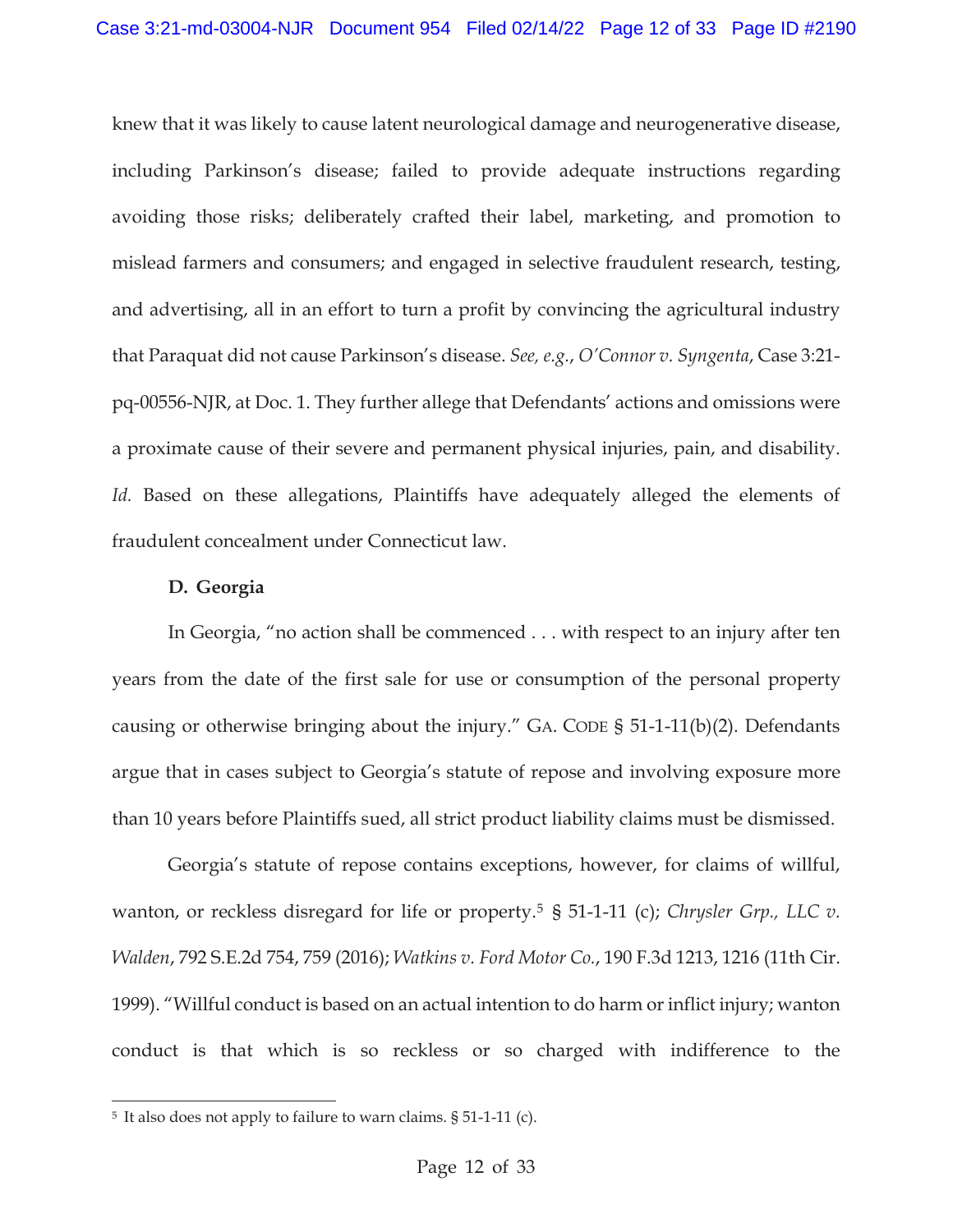consequences . . . [as to be the] equivalent in spirit to actual intent." *Watkins*, 190 F.3d at 1216–17. Georgia courts define reckless conduct as "an act that is intended by the actor, [although] the actor does not intend to cause the harm which results from it. It is enough that he realize[s] or, from facts which he knows, should realize that there is a strong probability that harm may result, even though he hopes or even expects that his conduct may prove harmless." *Chrysler Grp., LLC*, 792 S.E.2d at 760-61 (citation and quotation marks omitted).

Defendants assert Plaintiffs have pleaded no facts that would support applying this exception, nor could they, because selling a product that has been available for decades, in an industry regulated by the EPA, cannot be considered willful, reckless, or wanton. The Court disagrees and finds that Plaintiffs have alleged facts sufficient to meet the "reckless disregard" exception to the Georgia statute of repose. In the Georgia Plaintiffs' complaints, they allege Defendants "were fully aware of the safety risks of Paraquat," yet "deliberately crafted their label, marketing, and promotion to mislead farmers and consumers." *See, e.g.*, *Jones v. Syngenta AG*, No. 3:21-pq-669 at Doc. 1, ¶ 124. Plaintiffs claim Defendants did this with "conscious disregard of Plaintiff's rights" to "turn a profit by convincing the agricultural industry that Paraquat did not cause Parkinson's Disease, and that full disclosure of the true risks of Paraquat would limit the amount of money Defendants would make selling Paraquat." *Id.* Based on these allegations, the Court finds Plaintiffs have adequately alleged that Defendants acted with reckless disregard for life, placing them within the exception to the statute of repose. The Court is not convinced that the regulation of Paraquat by the EPA requires a different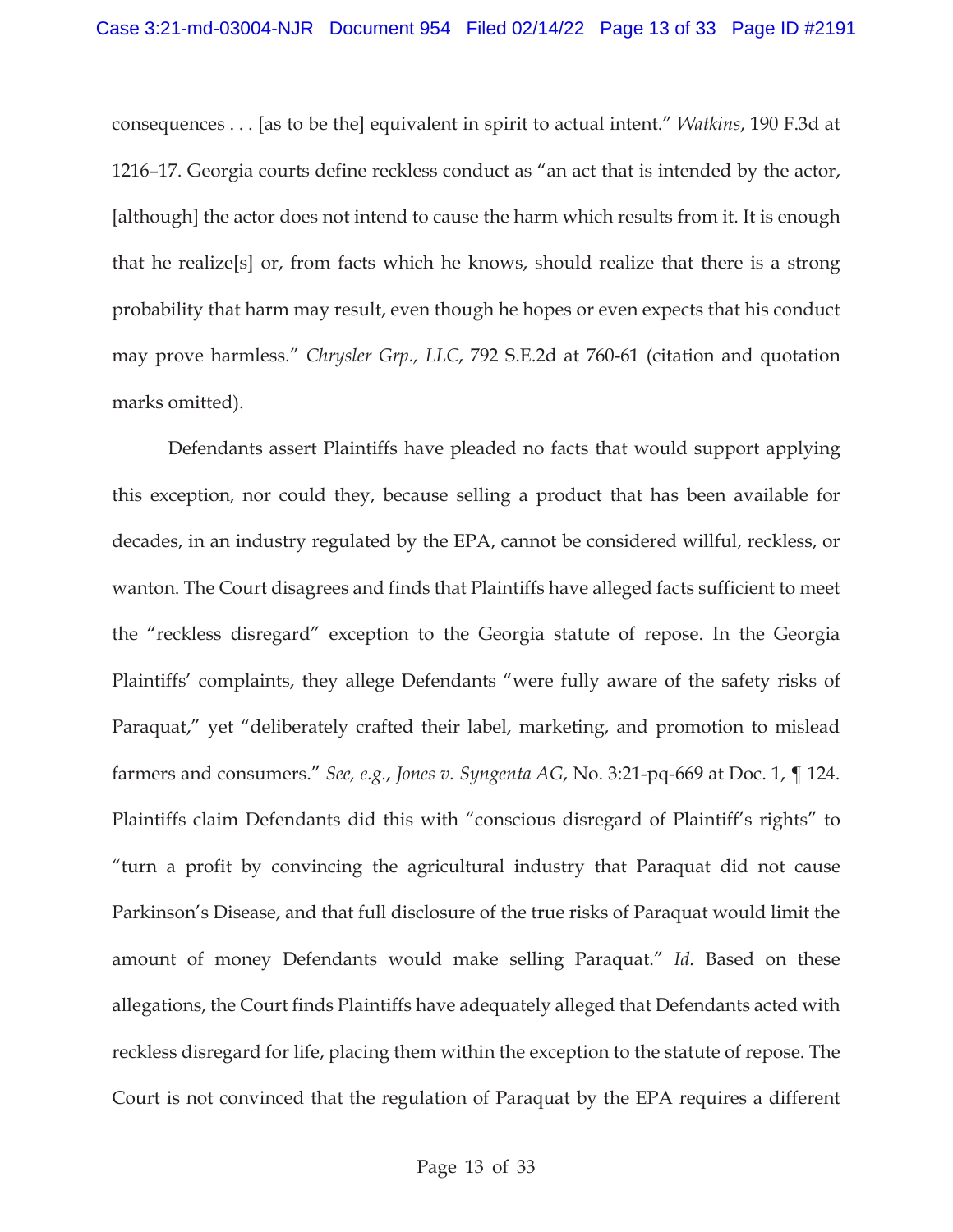result, as the case cited by Defendants was at the summary judgment phase and involved compliance with FAA regulations. *See Taylor v. Mooney Aircraft Corp.*, 464 F. Supp. 2d 439, 448 (E.D. Pa. 2006), *aff'd but criticized*, 265 F. App'x 87 (3d Cir. 2008). And even the *Taylor* case recognized that "[c]ompliance with the regulations will not prevent the imposition of punitive damages if other evidence is presented showing culpable behavior." *Id.* Plaintiffs have alleged such behavior here.

## **E. North Carolina**

In North Carolina, "[n]o action for the recovery of damages for personal injury, death, or damage to property based upon or arising out of any alleged defect or any failure in relation to a product shall be brought more than 12 years after the date of initial purchase for use or consumption." N.C. GEN. STAT. § 1-46.1. This version of the statute applies to product liability actions accruing on or after October 1, 2009, while claims accruing earlier are subject to a 6-year limit. See N.C. GEN. STAT. § 1-50(a)(6) (1995). Both versions of the statute apply to all product liability claims, regardless of their nature. *Cramer v. Ethicon, Inc.*, No. 1:20-CV-95-MOC-WCM, 2021 WL 243872, at \*3 (W.D.N.C. Jan. 25, 2021). Accordingly, Defendants argue any actions governed by North Carolina law that allege exposure ending more than 12 years before Plaintiffs sued must be dismissed in their entirety.

 There is disagreement among courts, however, as to whether "personal injury" includes "diseases" under North Carolina law. In *Wilder v. Amatex Corp.*, the North Carolina Supreme Court held that a different, repealed statute of repose, § 1-15(b), was not intended by the legislature to apply to claims arising from *diseases* such as asbestosis,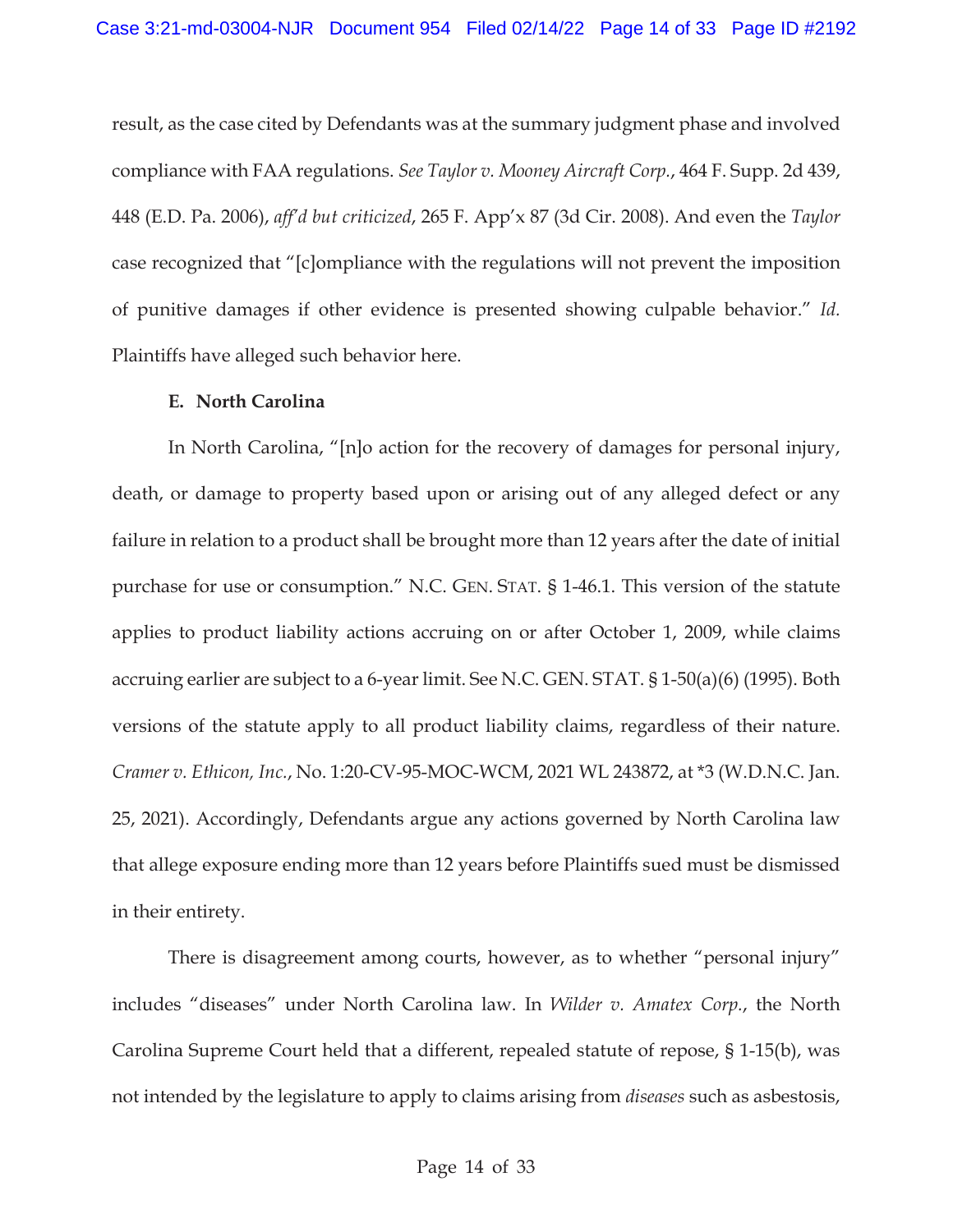but did apply to latent *injuries*. 336 S.E.2d 66, 72-73 (N.C. 1985). The court explained the difference:

A disease presents an intrinsically different kind of claim. Diseases such as asbestosis, silicosis, and chronic obstructive lung disease normally develop over long periods of time after multiple exposures to offending substances which are thought to be causative agents. It is impossible to identify any particular exposure as the "first injury." Indeed, one or even multiple exposures to an offending substance in these kinds of diseases may not constitute an injury. The first *identifiable* injury occurs when the disease is diagnosed as such, and at that time it is no longer latent.

## *Id.* at 70.

 A year later, the Fourth Circuit Court of Appeals adopted *Wilder*'s reasoning in finding that the six-year statute of repose found in §  $1-50(a)(6)$  – the prior version of the statute at issue here—did not apply to claims arising out of disease. *Hyer v. Pittsburgh Corning Corp.*, 790 F.2d 30, 33–34 (4th Cir. 1986). In 2016, the Fourth Circuit again applied *Wilder* to find the statute of repose found in § 1-52(16), regarding certain personal injuries, also did not apply to claims arising out of disease. *Stahle v. CTS Corp.*, 817 F.3d 96, 100 (4th Cir. 2016) ("We understand that North Carolina law is settled that **disease is not a latent injury**; instead, the legal injury and awareness of that injury occur simultaneously at diagnosis."). *Id.* at 110 (emphasis added).

 In a concurring opinion in *Stahle*, Judge Thacker was "reluctant to afford substantial weight" to *Hyer* given that *Wilder*—upon which *Hyer* relied—construed a statute that only encompassed claims involving "bodily injuries" while the statute of repose at issue in *Hyer* generally referenced "personal injur[ies]." *Id.* at 112 (Thacker, J., concurring). Nevertheless, Judge Thacker recognized that, post-*Hyer*, the North Carolina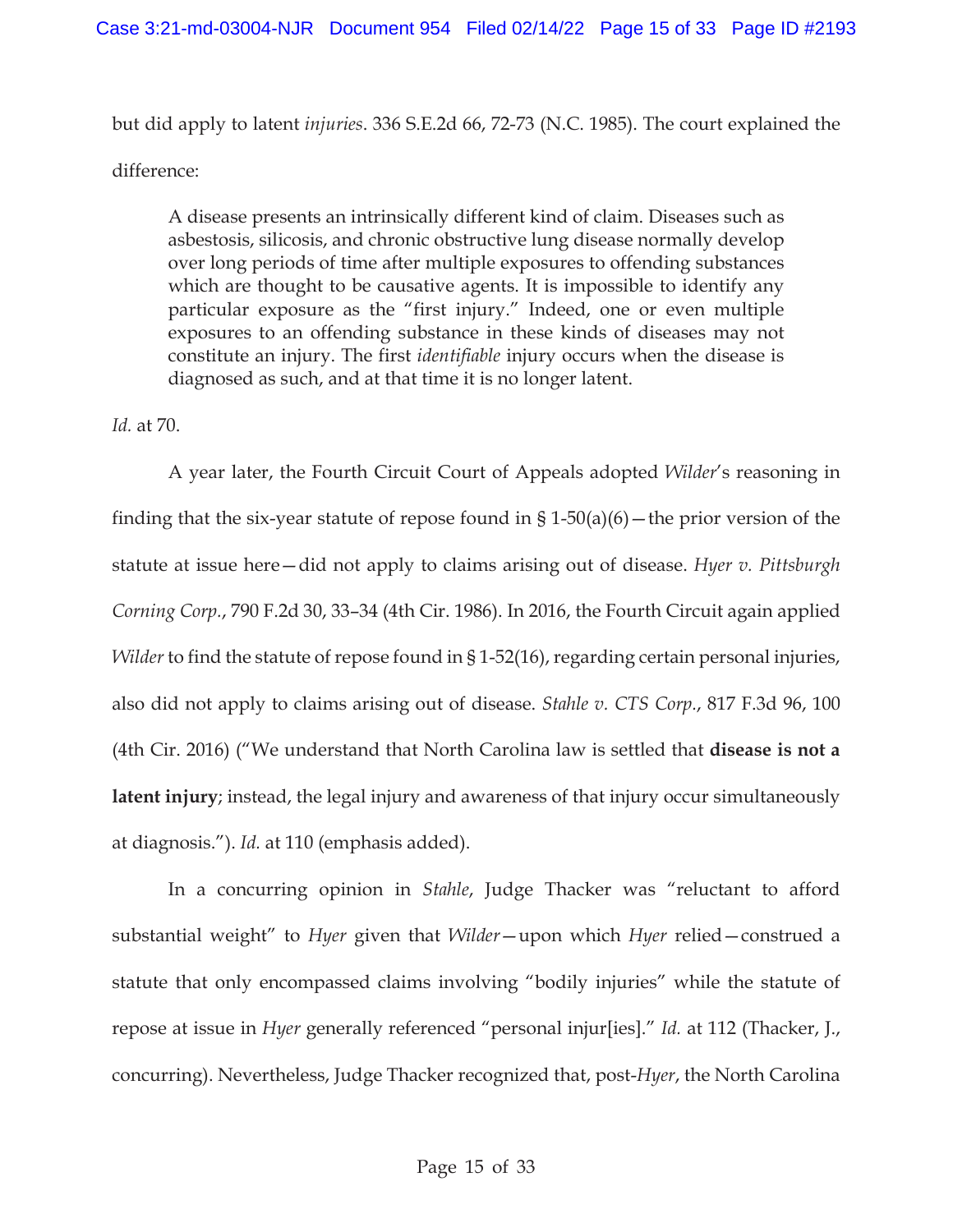Supreme Court clarified that "[t]he term personal injury has a wide range of meanings," but, in the context of § 1-52(16), it includes latent injuries. *Id.* (quoting *Misenheimer v. Burris*, 637 S.E.2d 173, 175 (2006)). Judge Thacker continued: "At first blush, one would think a disease is—or at least breeds—a latent injury. But that is not the way North Carolina sees it. North Carolina has recognized that diseases can be 'the result [not] of a single incident but rather of prolonged exposure to hazardous conditions of a diseasecausing agent.'" *Id.* (quoting *Booker v. Duke Med. Ctr.*, 297 N.C. 458, 256 S.E.2d 189, 204 (1979)).

 Under this understanding of North Carolina law, the answer here seems straightforward: a disease is not a latent "personal injury," meaning the statute of repose at issue does not apply to the North Carolina Plaintiffs' claims. But, as Defendants point out in their reply, the Seventh Circuit Court of Appeals has expressly rejected this interpretation of North Carolina law as it applies to § 1-50(a)(6), the pre-2009 statute of repose. In *Klein v. DePuy, Inc.*, the Seventh Circuit held that it "cannot follow the Fourth Circuit," because the "plain language of the statute, its history, and North Carolina case law all support our belief that no exception was intended." 506 F.3d 553, 557-59 (7th Cir. 2007). Instead, the Seventh Circuit predicted that the North Carolina Supreme Court would not apply an exception to § 1-50(a)(6) for diseases. *Id.* Defendants argue that this Court is bound by the Seventh Circuit's understanding of North Carolina law, meaning there is no exception for latent diseases.

 The Seventh Circuit's interpretation of North Carolina law has been criticized. In *In re Dow Corning Corp.*, the Sixth Circuit noted that "North Carolina courts have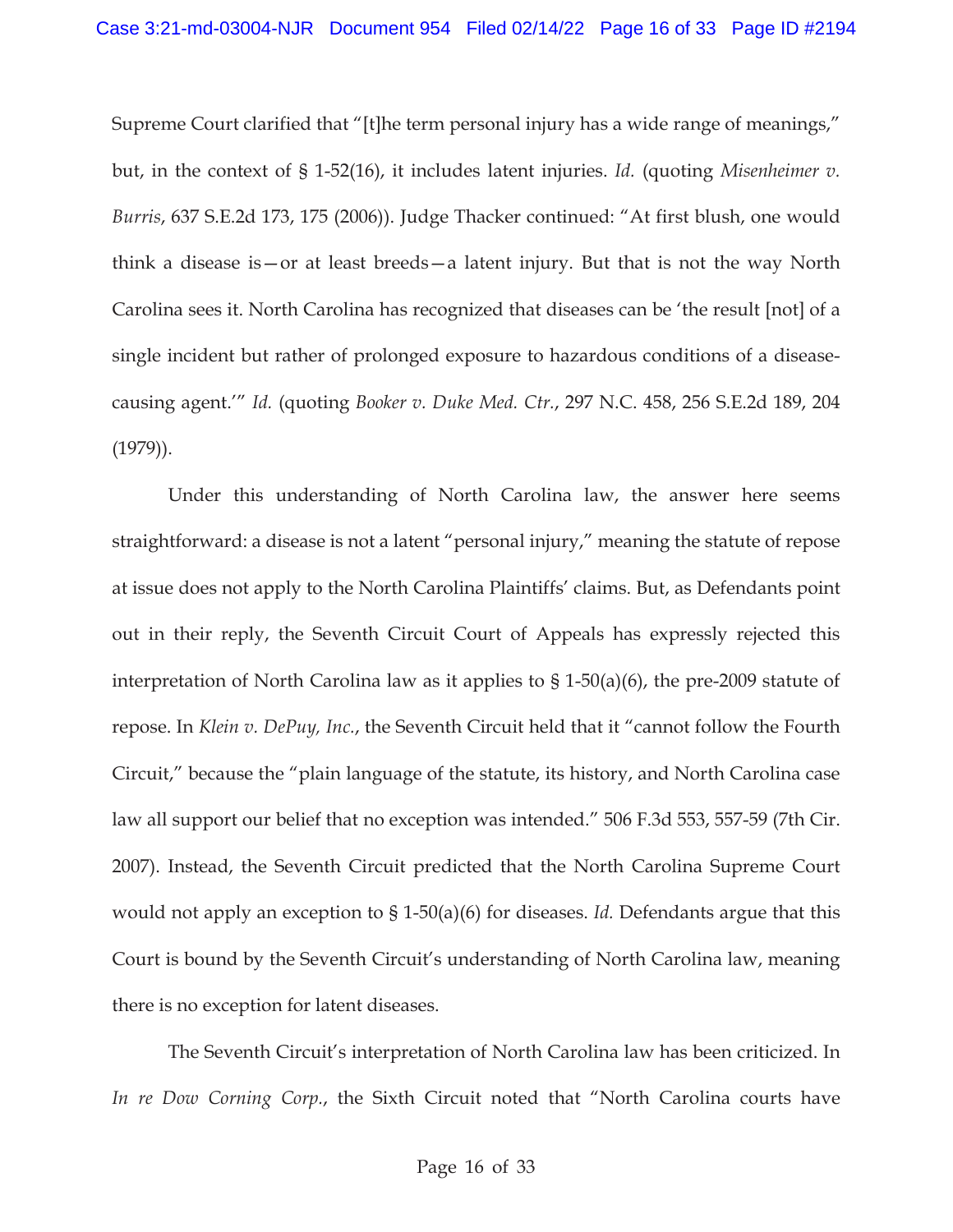consistently held . . . that where diseases are concerned, the only possible point in time from which to measure the first injury in the context of a disease claim is when the disease is diagnosed." *In re Dow Corning Corp.*, 778 F.3d 545, 552 (6th Cir. 2015) (citation and internal quotations omitted). In a footnote, the court expressed its disagreement with the

Seventh Circuit's decision in *Klein*:

*Klein* itself appears to be at odds with North Carolina law, as the North Carolina legislature has made it clear that the disease exception continues to apply to its statute of repose for product liability claims. *See* 2009 N.C. Laws S.L.2009–420 (S.B.882) (Extending the statute of repose from six to twelve years and stating that "[n]othing in this act is intended to change existing law relating to product liability actions based upon disease."). *See also* 2014 N.C. Sess. Laws 2014–44, § 1 (S.B.58) (rejecting the Supreme Court's interpretation of N.C. Stat. § 1–52(16) in *CTS Corp. v. Waldburger*, – –– U.S. ––––, 134 S.Ct. 2175, 189 L.Ed.2d 62 (2014), and affirming an exception to the statute of repose for latent disease claims linked to groundwater contamination). We also note that *Klein* has never been cited by a North Carolina appellate court.

## *Id.* at n.2.

 Another district court in this Circuit faced the same issue in 2019—whether to follow North Carolina law or Seventh Circuit precedent regarding the statute of repose. *See In re Biomet M2a Magnum Hip Implant Prod. Liab. Litig.*, No. 3:12-MD-2391, 2019 WL 110892 (N.D. Ind. Jan. 3, 2019). In the Biomet MDL, Judge Miller in the Northern District of Indiana aptly observed that by taking the *Klein* approach, "in which each statute of repose must be analyzed separately," a question of first impression arose as to whether a "disease exception" exists for § 1-46.1(1) and, previously, § 1-50(a)(6). *Id.* at \*5. By taking the *Hyer* approach, the "disease exception" first referenced in *Wilder* applies to most, if not all, statutes of repose. *Id.* Judge Miller determined that a federal district court in North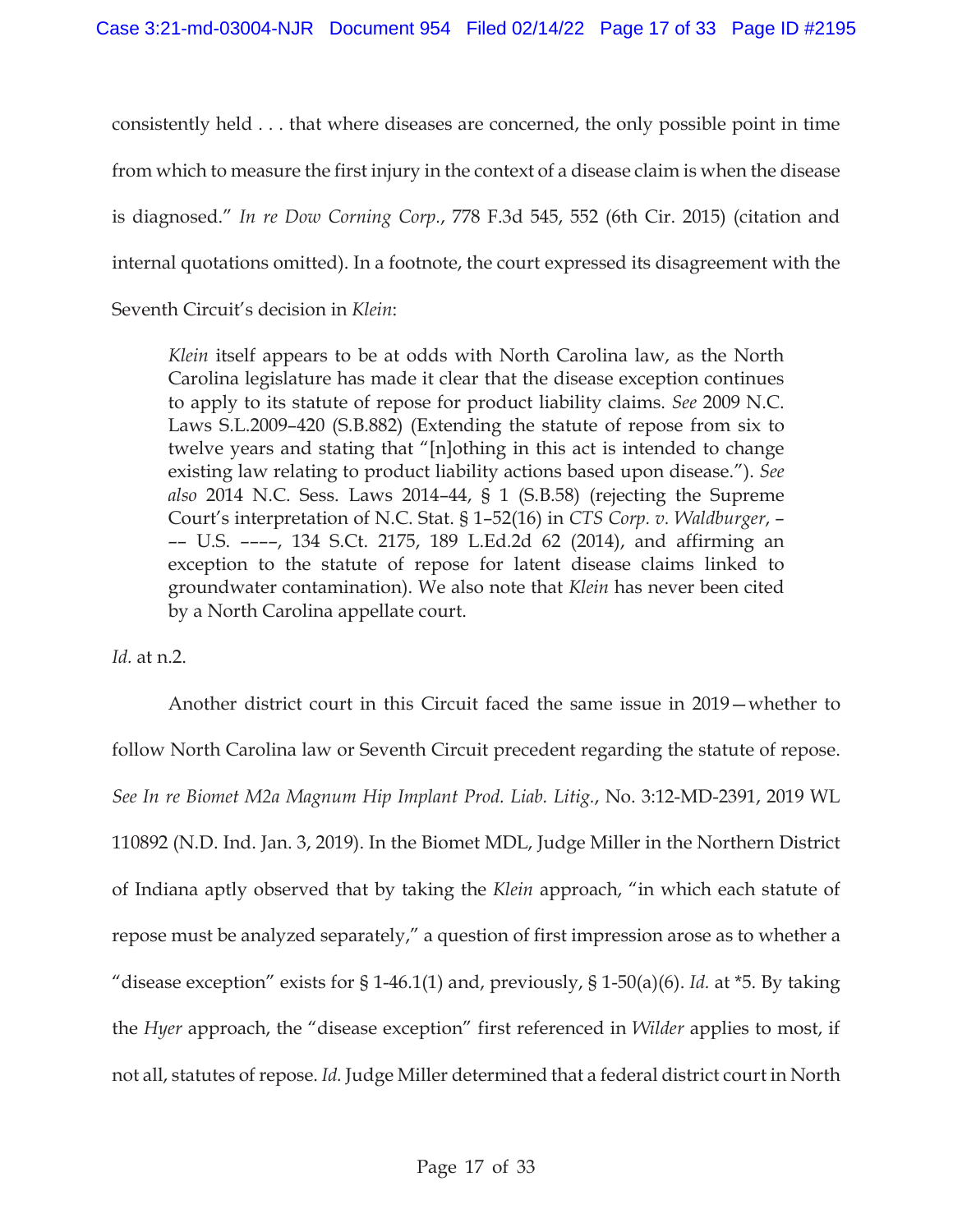Carolina had a much better chance of deciding which path was the right one to take, and so he denied the defendants' motions for summary judgment without prejudice to refiling them after they were remanded for trial. *Id.* at \*6.

 Since the decision in the Biomet MDL, a North Carolina district court has again followed *Hyer* in recognizing a latent disease exception to § 1-46.1 and § 1-50(a)(6). <sup>6</sup> *Cramer v. Ethicon, Inc.*, No. 1:20-CV-95-MOC-WCM, 2021 WL 243872 (W.D.N.C. Jan. 25, 2021). The *Cramer* court defined a "true latent disease" as one that "develops within the body over an extended time period before manifesting any symptoms," making it "difficult, if not impossible, to determine the first point at which the plaintiff was first 'injured.'" *Id.* at \*5. Such diseases, unlike acute injuries, "typically develop after multiple exposures to a harmful substance and that one particular exposure cannot be identified as the 'injury-causing' event." *Id.* 

 Here, Plaintiffs have alleged they developed Parkinson's disease, a progressive neurodegenerative disorder that manifests itself over years, possibly decades, from their exposure to Paraquat. *See, e.g.*, *Heath v. Syngenta*, 3:21-pq-734, Doc. 1 at ¶ 46. They further allege multiple exposures to Paraquat over a period time such that one certain exposure cannot be identified as the "injury-causing" event. *Id.* at ¶¶ 114, 133. Because Plaintiffs allege their exposure to Paraquat caused them to develop a latent "disease" as that term is understood by North Carolina state and federal courts, this Court finds that § 1-46.1

<sup>6</sup> The plaintiff in that case did not qualify for the exception given that her urinary tract and bladder infections resulting from a pelvic mesh implant did not fit the definition of a disease for purposes of the statute of repose. *Cramer v. Ethicon, Inc.*, No. 1:20-CV-95-MOC-WCM, 2021 WL 243872, at \*5 (W.D.N.C. Jan. 25, 2021).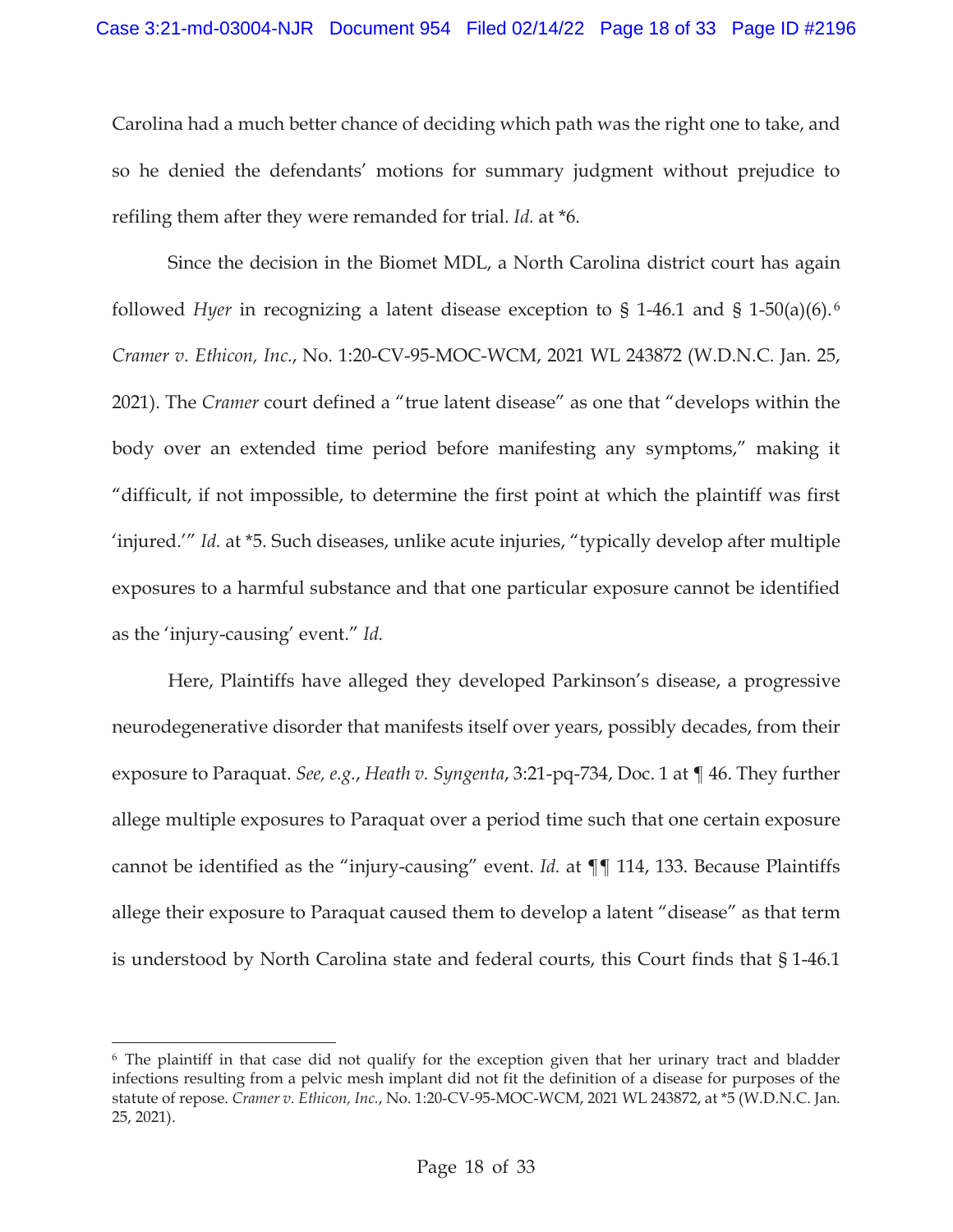and § 1-50(a)(6) do not bar the North Carolina Plaintiffs' claims.

#### **F. Indiana**

Indiana's statute of repose states that a product liability action sounding in negligence or strict liability "must be commenced . . . within ten (10) years after the delivery of the product to the initial user or consumer." IND. CODE § 34-20-3-1(b)(2). Defendants assert the statute of repose also extends to breach of warranty claims that allege tortious personal injury. Thus, Defendants argue, all strict liability, negligence, and warranty claims must be dismissed where Plaintiffs' alleged exposure ended more than ten years before they sued.

In response, Plaintiffs refer to the Indiana Supreme Court's holding that the "Product Liability Act statute of repose does not apply to cases involving protracted exposure to an inherently dangerous foreign substance" such as asbestos. *Myers v. Crouse-Hinds Div. of Cooper Indus., Inc.*, 53 N.E.3d 1160, 1167 (Ind. 2016). Additionally, where a product liability claim is disguised as a warranty claim, it is subsumed by the Indiana Product Liability Act ("IPLA").7 *Cavender v. Medtronic, Inc.*, No. 3:16-CV-232, 2017 WL 1365354, at \*6-7 (N.D. Ind. Apr. 14, 2017).

Here, the Indiana Plaintiffs have brought strict liability and negligence claims under the IPLA, asserting that exposure to Paraquat, an inherently dangerous foreign substance, has caused their Parkinson's disease. Further, they do not dispute Defendants' contention that their implied warranty of merchantability claims are subsumed by the

<sup>7</sup> Plaintiffs do not dispute Defendants' contention that their implied warranty of merchantability claims are subsumed by the IPLA.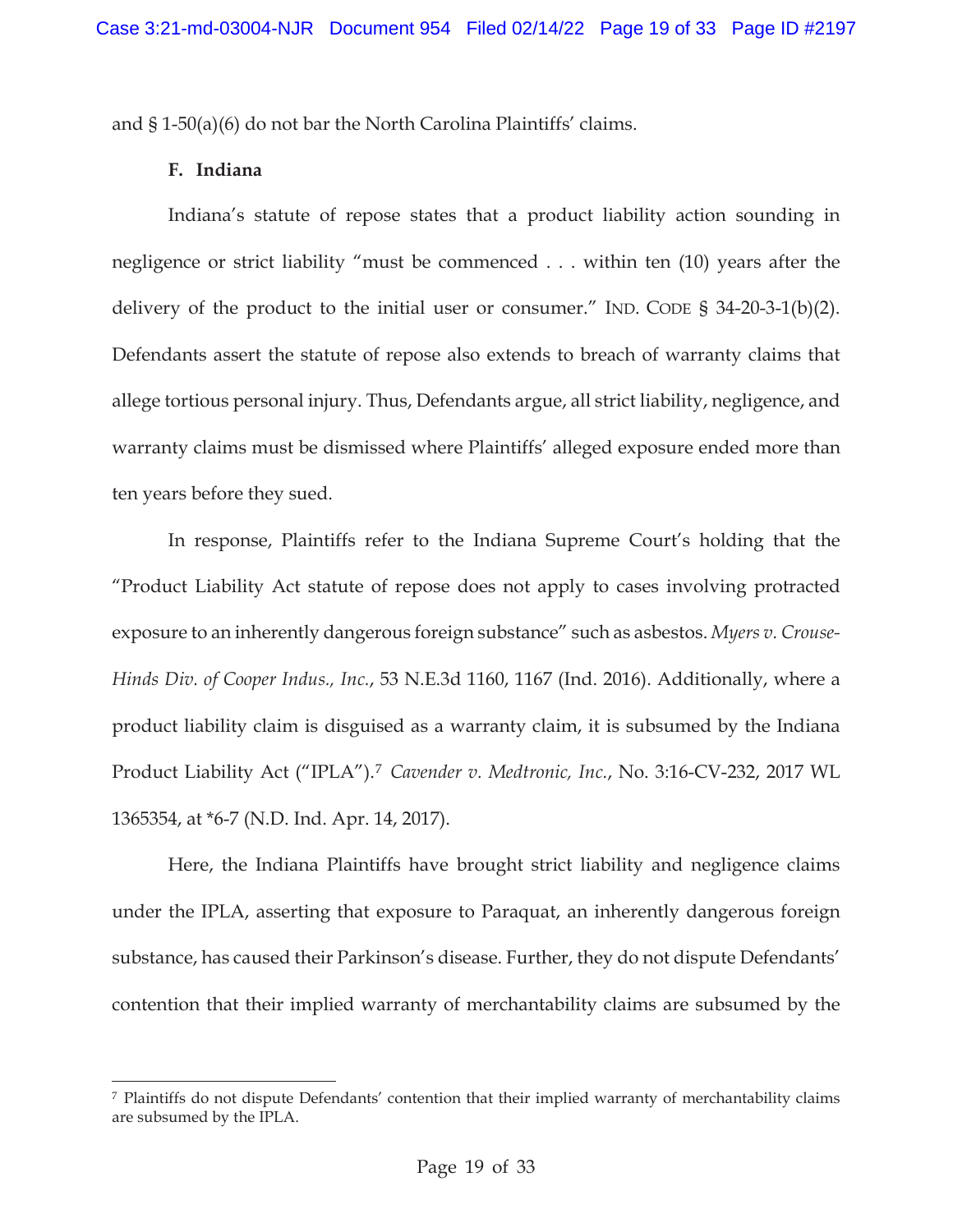IPLA. And in reply, Defendants admit "Indiana's statute of repose has been construed by its courts to exclude claims for disease." (Doc. 812 at p. 4). Accordingly, the Court finds that the Indiana Plaintiffs' claims are not barred by the statute of repose.

#### **G. Tennessee**

 Defendants also raise the Tennessee statute of repose, but as pointed out by Plaintiffs, the only case Defendants challenge under Tennessee law was voluntarily dismissed. Therefore, the issue of whether the Tennessee statute of repose bars any cases in this MDL is not ripe for consideration.

## **II. Public Nuisance Claims**

Defendants next seek to dispose of Plaintiffs' public nuisance claims as a simple repackaging of their product liability claims.

"A public nuisance is 'an unreasonable interference with a right common to the general public,' usually involving a significant interference with public health, safety, peace, comfort, or convenience." *Michigan v. U.S. Army Corps of Engineers*, 758 F.3d 892, 900 (7th Cir. 2014) (quoting Restatement (Second) of Torts). Examples of public nuisances include toxic runoff into a river, the discharge of noxious gas from one state into another, and changes to a state's drainage system that causes flooding in the farmland of another state. *Id.* 

Courts have been wary, however, of extending public nuisance law to cover claims regarding non-defective products that are legally sold, absent some additional wrongdoing. *See State ex rel. Hunter v. Johnson & Johnson,* 499 P.3d 719, 726 (Okla. 2021) ("Public nuisance is fundamentally ill-suited to resolve claims against product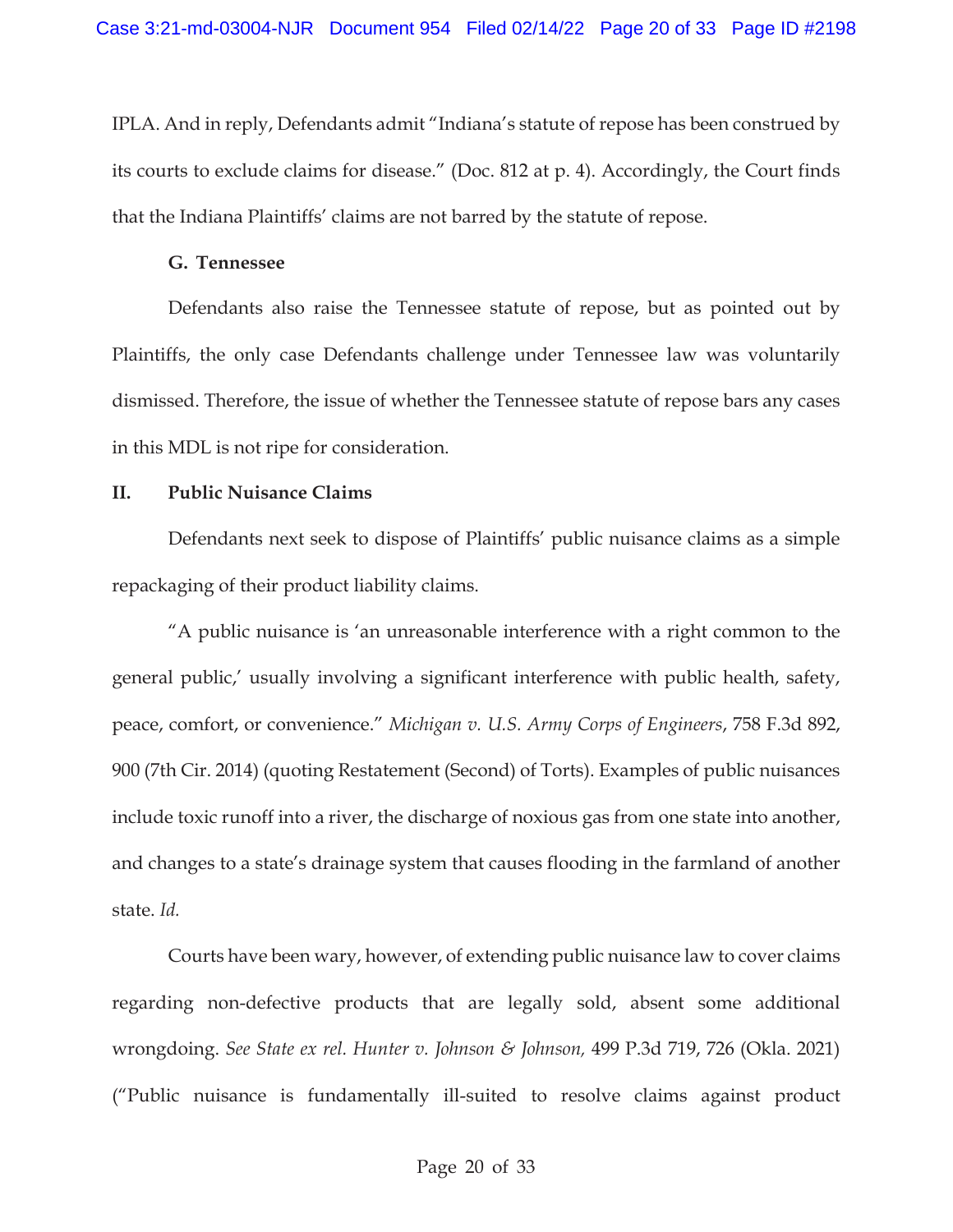manufacturers . . . ."); *City of Philadelphia v. Beretta U.S.A.*, Corp., 126 F. Supp. 2d 882, 911 (E.D. Pa. 2000), *aff'd*, 277 F.3d 415 (3d Cir. 2002) ("[A]ppellate courts have refrained from applying public nuisance doctrine in cases where the instrument of the nuisance is a lawfully sold product which has left the manufacturer's control" as it is "nothing more than a clever, but transparent attempt at an end run around the legislature's statutory prerogatives."). Accordingly, Defendants argue that Plaintiffs' public nuisance claims must fail when they are attacking the product itself rather than any additional conduct that created a public nuisance.

 Plaintiffs acknowledge that Defendants' citation of the law is correct, but they contend they have alleged the requisite additional wrongdoing—Defendants advertised and promoted a dangerous product, despite knowing of its disease-causing properties prior to marketing it in the United States. Plaintiffs cite to *County of Santa Clara v. Atlantic Richfield Co.*, in which the plaintiffs, on behalf of the People, alleged the defendants promoted lead paint for interior use even though they had known for nearly a century that the use of lead paint was hazardous to humans. *Cty. of Santa Clara v. Atl. Richfield Co.*, 137 Cal. App. 4th 292, 309 (Ca. Ct. App. 2006). The California Court of Appeals found this was sufficient to state a claim for public nuisance. *Id.* At the same time, however, the court noted that it was a civil action brought in the name of the People seeking abatement as the remedy. *Id.* As to another claim asserted by a class of individual plaintiffs, the Court noted it was "reluctant to extend liability for damages under a public nuisance theory to an arena that is otherwise fully encompassed by products liability law." *Id.* at 313. Thus, while the class alleged defendants did more than merely manufacture and distribute a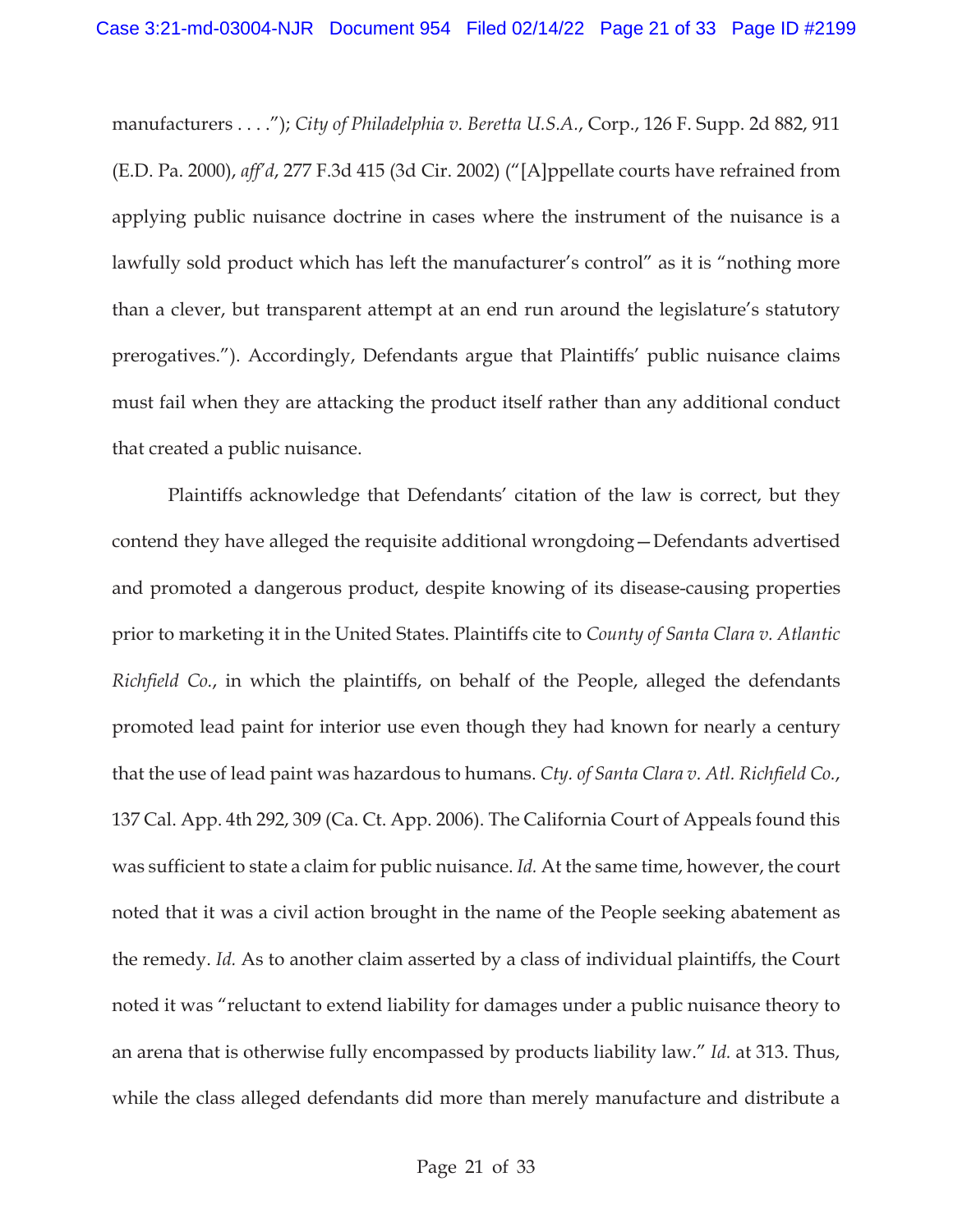product and fail to warn of its dangers, their public nuisance claim seeking damages was "much more like a products liability cause of action because it is, at its core, an action for damages *for injuries caused to plaintiffs' property by a product*." *Id.*

Like the class allegations in *Santa Clara*, the Court finds Plaintiffs' public nuisance claims to be more like a products liability cause of action than an action to truly address a public nuisance. Plaintiffs complain that Syngenta promoted the benefits of Paraquat on its website while failing to warn of its risks, which is repetitive of Plaintiffs' failure to warn claim. They seek damages for their alleged injuries rather than abatement of any true public nuisance. Moreover, Plaintiffs provide no basis for their public nuisance claim against Chevron, which stopped distributing Paraquat in 1986. Accordingly, the Court agrees with Defendants that Plaintiffs' public nuisance claims must fail.

#### **A. Interference with a Public Right**

 Even if a public nuisance claim were a viable cause of action in this case, Plaintiffs have failed to sufficiently plead its elements. Under the law of every state governing a cause of action in this MDL, Plaintiffs must allege interference with a "public right." *See* Doc. 351 at n.13. A "public nuisance" involves the unreasonable interference with a right common to all members of the general public. 7 American Law of Torts § 20:5. A public right is "collective in nature." Restatement (Second) of Torts § 821B (1979). Thus, pollution of a stream that deprives riparian owners of the use of that water for their land is not a public nuisance. *Id.* But if that pollution then prevents the use of a public beach or kills the fish in a stream, depriving all community members the right to fish, then that pollution becomes a public nuisance. *Id.* Defendants argue that Paraquat is a product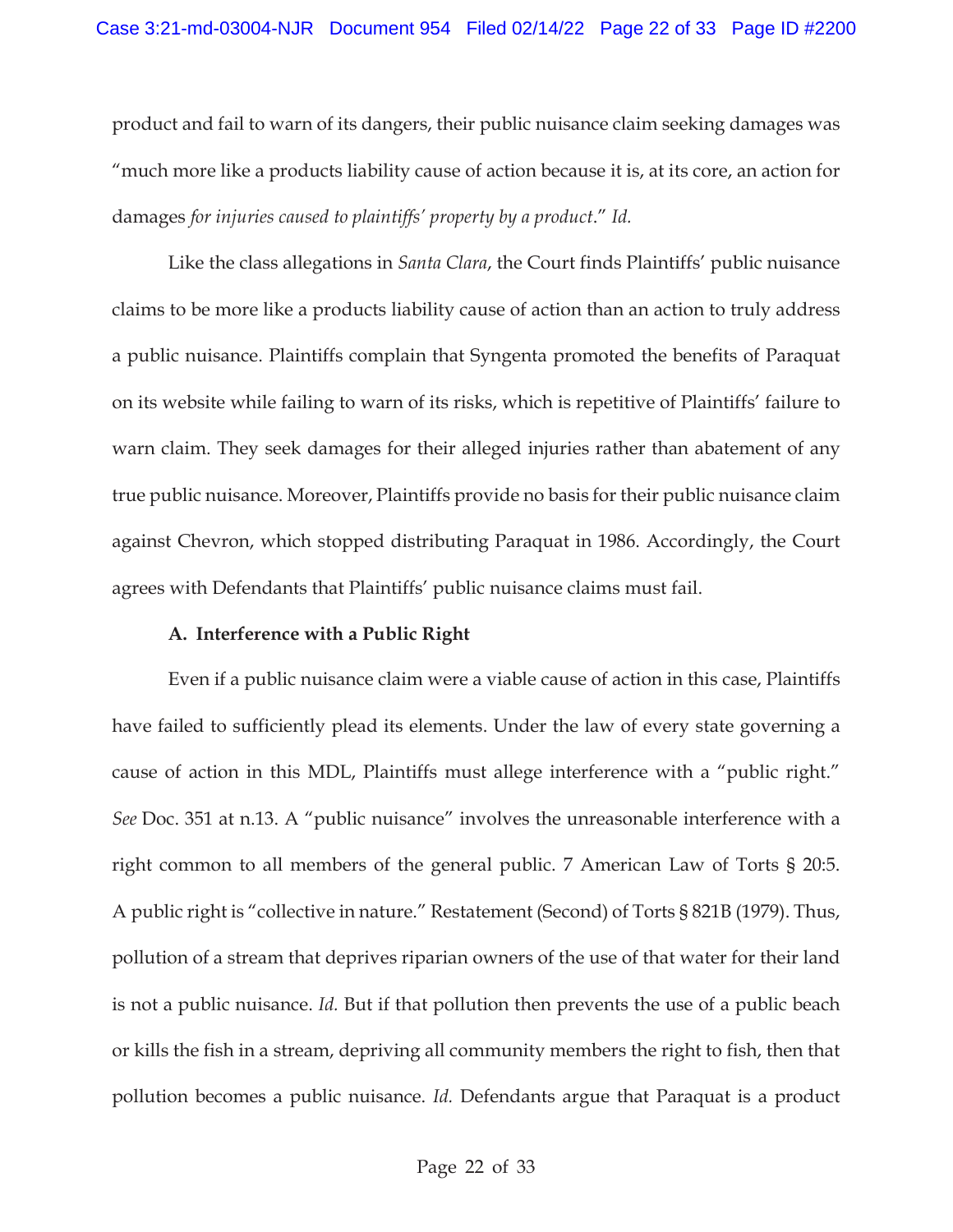used only by certain individuals, who are specifically authorized to use it, in the course of private employment. Thus, Plaintiffs cannot show harm to the general public.

 In response, Plaintiffs assert that long-term exposure to Paraquat by soil microorganisms and plant roots results in "harmful biomagnification in humans and mammals," and that "extensive Paraquat applications lead to widespread residues in the soil surface and aquatic environments that ultimately enter the food chain and damage the ecosystem." Thus, there is "a sufficient basis to believe that paraquat substantially and unreasonably interferes with a public right to be free from pollutants of land, water, and air resources to protect the food chain shared by all." (Doc. 695 at p. 19).

 The cases in this MDL, however, involve injuries to individuals allegedly caused by direct exposure to Paraquat. Plaintiffs do not allege soil or water contaminated with Paraquat caused their Parkinson's disease. They claim Defendants acted negligently in relation to Paraquat's ability to be inhaled, ingested, or absorbed into the bodies of people who used, were nearby while it was being used, or who entered fields and orchards where it had been sprayed. Therefore, the Court finds Plaintiffs have not alleged any interference with a public right.

#### **B. Control over Paraquat**

 Finally, in 11 states whose laws govern actions in this MDL, Plaintiffs must allege Defendants had "control" over the product at the time the damage occurred. (Doc. 351 at n.14). "The purpose of public nuisance law has been viewed as intended to give public authorities a legal remedy to terminate the conduct of a defendant that is violating a public right and injuring the public safety, health, or welfare." 132 Am. Jur. Proof of Facts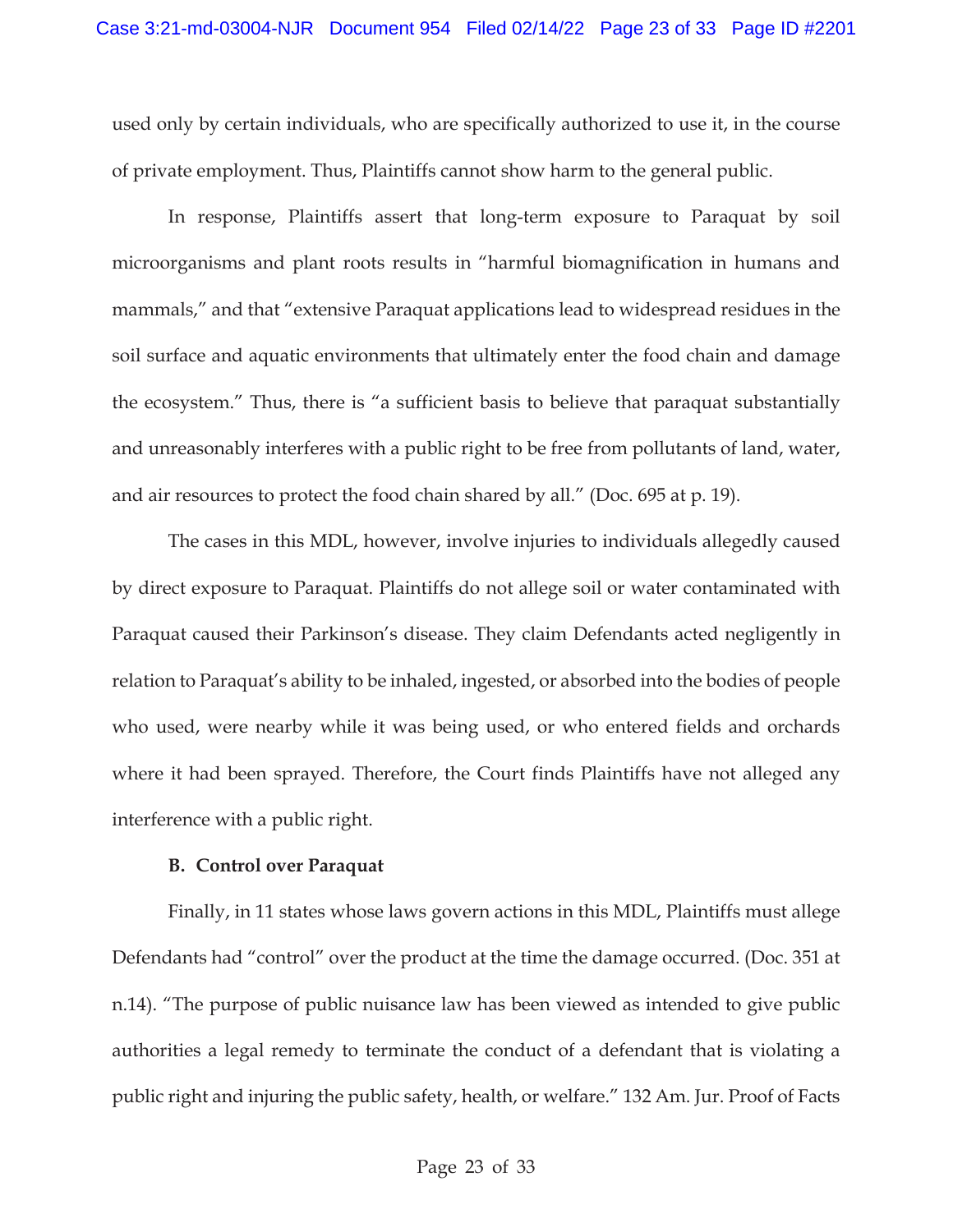3d 193. Thus, in order to seek abatement of a public nuisance, a defendant must have control over the instrumentality causing the nuisance condition. *Id.*

 Defendants argue that Plaintiffs cannot sufficiently plead the element of control, as they allege their injuries resulted from Paraquat application that occurred after the product left Defendants' control. In response, Plaintiffs argue Defendants knew of the dangers of Paraquat, yet they failed to "tackle the problem." They claim Defendants had a tangible role in carrying on the nuisance by continuing their daily business operations, knowing of the potential harm to Plaintiffs and the public, without taking any steps to "rectify paraquat's toxic redox component prior to dumping the hazardous product onto their unsuspecting consumers." (Doc. 695 at p. 21). Plaintiffs cite *In re National Prescription Opiate Litigation*, in which the District Court for the Northern District of Ohio found the defendants had "control" over the nuisance in that their "conduct in carrying out their business activities [was] the instrumentality by which the nuisance was created and fueled." *In re Nat'l Prescription Opiate Litig.*, No. 1:17-MD-2804, 2019 WL 3737023, at \*10 (N.D. Ohio June 13, 2019).

 This Court is not convinced that a manufacturer's choice to carry out its daily business activities constitutes control over a product after it has been sold. As pointed out by Defendants, in *State ex rel. Hunter v. Johnson & Johnson*, 499 P.3d 719 (Okla. 2021), the Oklahoma Supreme Court reversed a \$465 million judgment against Johnson & Johnson on a public nuisance theory of liability, finding there is no common law tort duty to monitor how a consumer uses a product after it is sold. Specifically, the court held that a manufacturer has no control over its product once it is in the hands of distributors and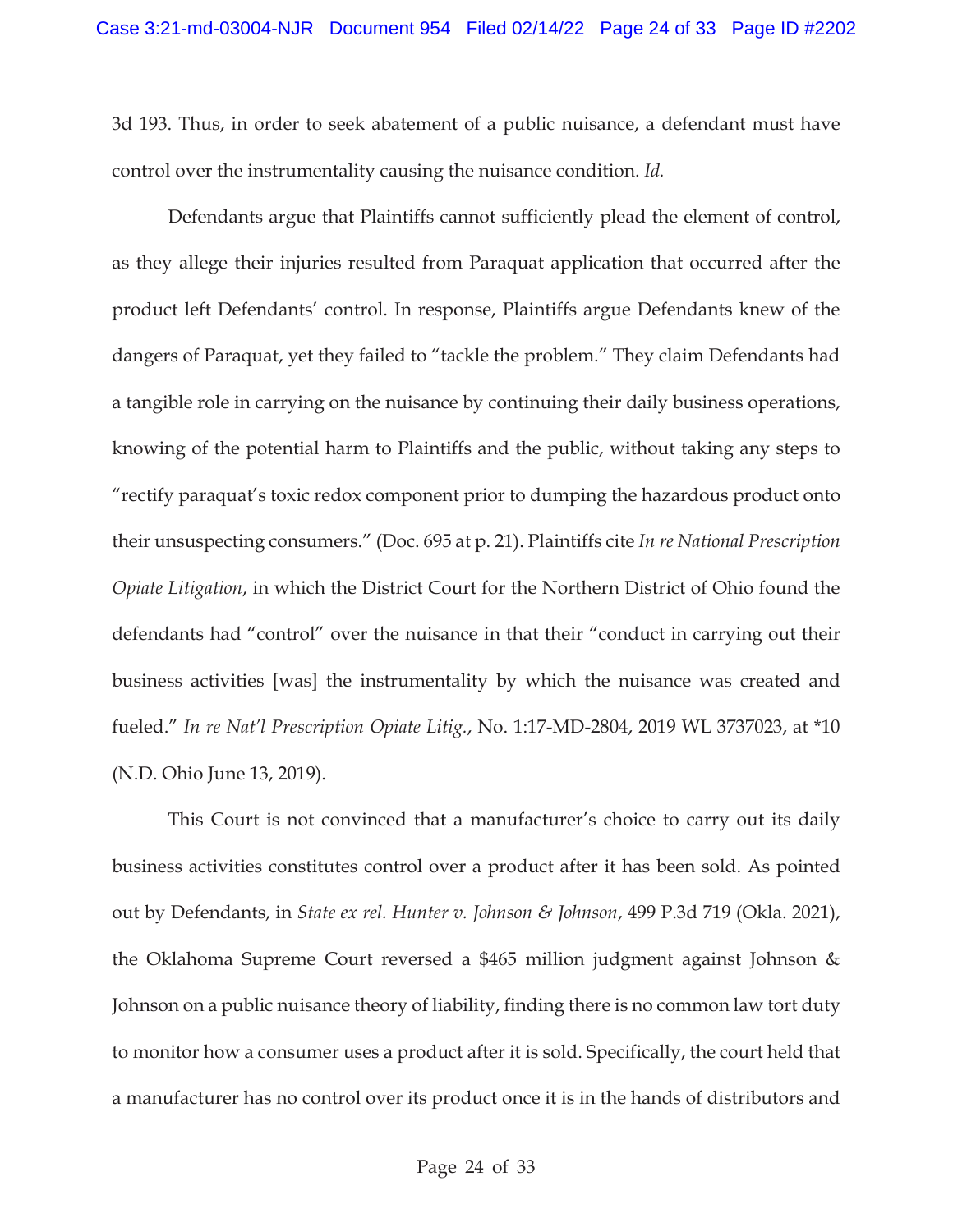wholesalers, no control over how consumers use the product regardless of any warning or instructions, and no control over the laws and regulations governing the distribution of its products. *Id.* at 728-29. To hold otherwise, would mean "a manufacturer could be held perpetually liable for its products under a nuisance theory." *Id.* at 726. Moreover, the *Hunter* court held, "[e]xtending public nuisance law to the manufacturing, marketing, and selling of products . . . would allow consumers to convert almost every products liability action into a [public] nuisance claim." *Id.* at 729-30 (citation and quotation marks omitted). The court recognized the "clear national trend to limit public nuisance to land or property use," and to reject the application of public nuisance to products. *Id.* at 730.

 This Court agrees with that trend. Paraquat is a legally sold product, and Defendants exerted no control over Paraquat at the time of its application. To allow Plaintiffs to bring a public nuisance claim simply because Defendants carried on their normal day-to-day business operations while Paraquat was allegedly causing Plaintiffs' injuries would expand the tort beyond its intended purpose.

 For these reasons, Plaintiffs' public nuisance claims must fail. The public nuisance claims in the cases identified in Defendants' Appendix (Doc. 351-1 at pp. 32-36) are dismissed.

#### **III. Warranty Claims**

 Defendants contend the Court also should dismiss the warranty and consumer protection claims brought by Plaintiffs who have invoked state laws that bar claims alleging physical injuries caused by a manufacturer's product. Specifically, Defendants seek dismissal of claims brought in states where: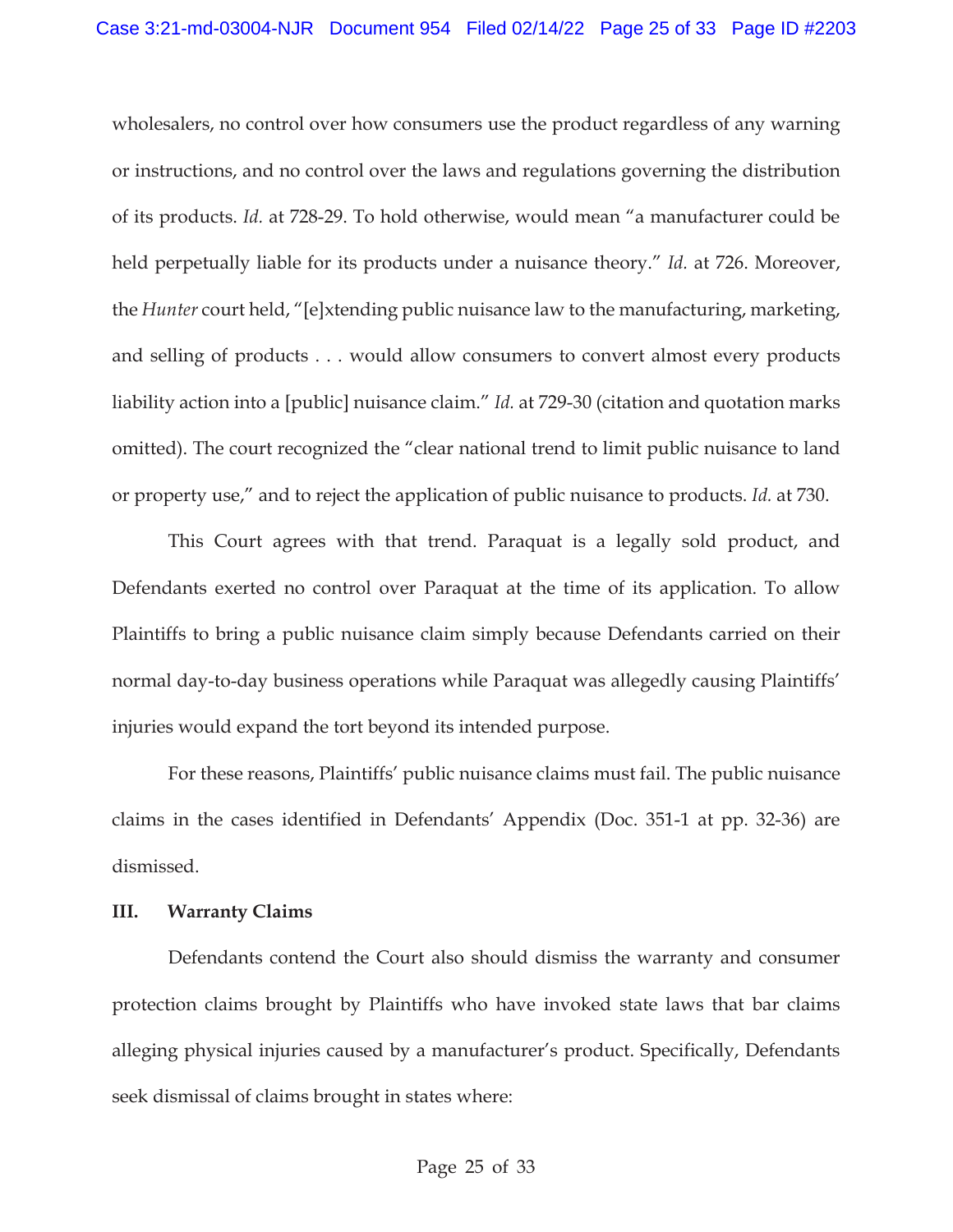- exclusive products liability laws subsume any actions based in warranty or consumer protection;
- the law limits warranty remedies to certain individuals or requires presuit notice to a defendant of an alleged breach; or
- consumer protection laws limit recovery to purchasers of goods for personal, family, or household use or preclude recovery for physical harm.

The Court addresses each argument in turn.

# **A. Preclusion by State Product Liability Laws: Indiana, Kansas, Louisiana, Mississippi, North Carolina, Washington**

Defendants assert the product liability acts ("PLAs") of Indiana, Kansas, Louisiana, Mississippi, North Carolina, and Washington provide the exclusive remedy for product-based personal injuries and, thus, subsume any defective product claims brought under those states' commercial codes or consumer protection acts. In these states, Defendants contend, Plaintiffs' warranty claims and consumer protection claims must fail.

 In response, Plaintiffs argue that many individuals were exposed to Paraquat before PLAs were enacted in these states or their dates of exposure are unstated. Thus, it is possible they were exposed before the relevant PLAs were enacted and the laws do not serve to preclude their claims. For example, the North Carolina PLA became effective in October 1979. Thus, any North Carolina Plaintiff who alleges exposure prior to 1979 would not be barred from bringing a warranty or consumer fraud claim. *See Bernick v. Jurden*, 293 S.E.2d 405, 413 (N.C. 1982) (holding substantive changes to product liability law in North Carolina PLA do not apply to claims where injury preceded PLA's effective date). They also argue that it is plausible that neurological injury occurs upon exposure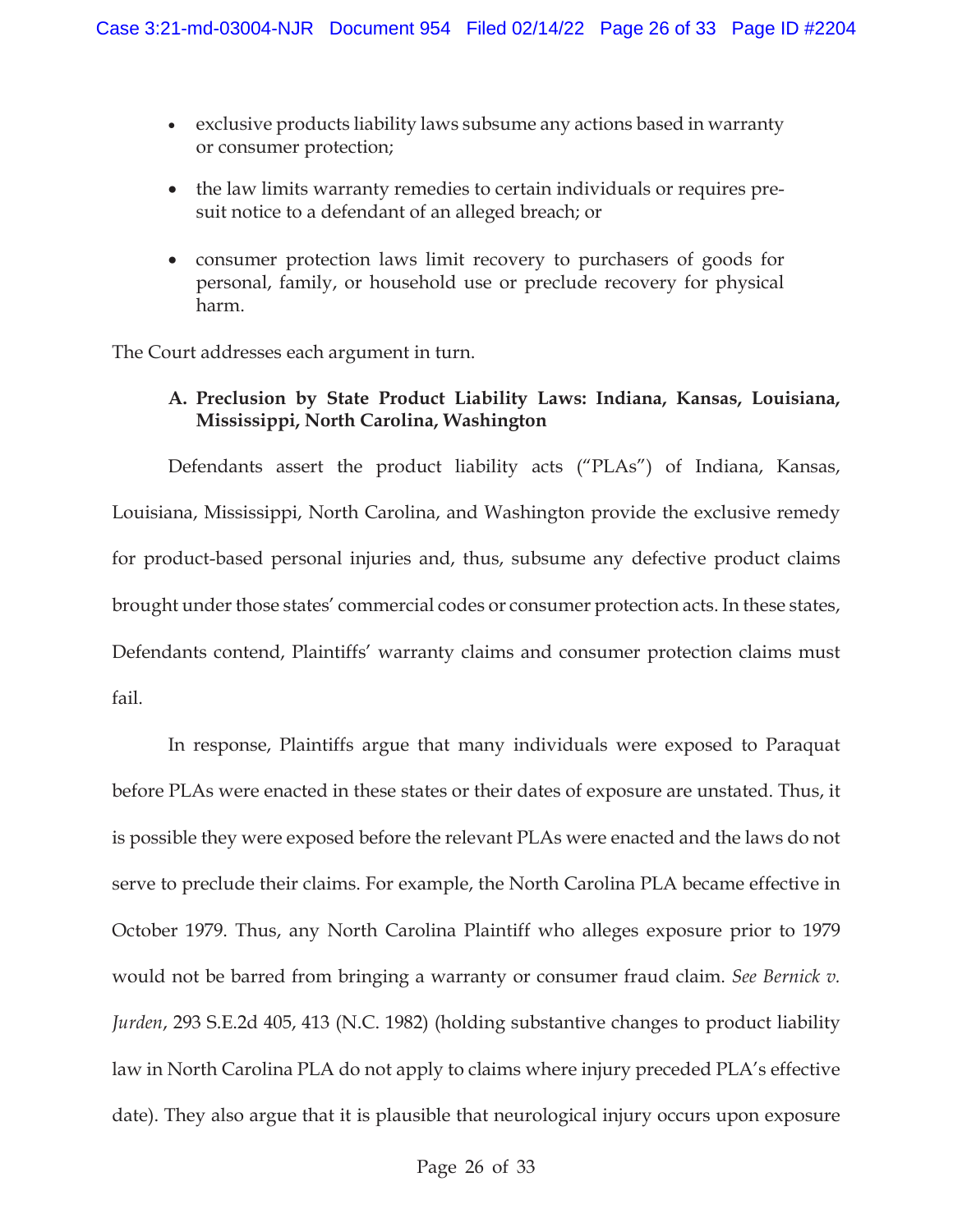to Paraquat, even if the injury and its cause are discovered much later. Plaintiffs claim in a footnote that this analysis is consistent with their contention that their claims are timely because a claim arises for purposes of application of a PLA when the injury occurs, but for statute of limitations purposes, a claim does not accrue until the injury is discovered.

 The Court disagrees. Either Plaintiffs' injuries accrued when they were first exposed—and therefore their claims are not precluded by a later-enacted PLA but barred by a statute of limitations—or their injuries accrued when they discovered the injury saving their claims from the statute of limitations but barring them under the relevant PLA. Plaintiffs cannot have it both ways. Because Plaintiffs assert their claims did not accrue until 2021 when they learned of the alleged connection between Paraquat and Parkinson's disease, the Court is not persuaded that their claims pre-date the state PLAs. As a result, the PLAs of these states *do* apply.

 Nevertheless, Plaintiffs assert their breach of implied warranty claims should not be dismissed because they allege economic losses, and the PLAs at issue do not bar warranty claims for economic losses. True, the PLAs at issue do not bar contractual claims brought under the UCC where a plaintiff alleges "purely economic loss arising from the failure of the product or service to perform as expected." *Atkinson v. P & G-Clairol, Inc.*, 813 F. Supp. 2d 1021, 1025 (N.D. Ind. 2011) (quoting *Gunkel v. Renovations, Inc.*, 822 N.E.2d 150, 153–54 (Ind. 2005)); *Corvias Mil. Living, LLC v. Ventamatic, Ltd.*, 450 P.3d 797, 804 (Kan. 2019) ("[T]he Legislature has not cast the product liability net so wide as to subsume and extinguish other legally viable causes of action for the recovery of economic losses" including a pure contract claim); *McKee v. Bowers Window & Door Co.*, 64 So. 3d 926, 940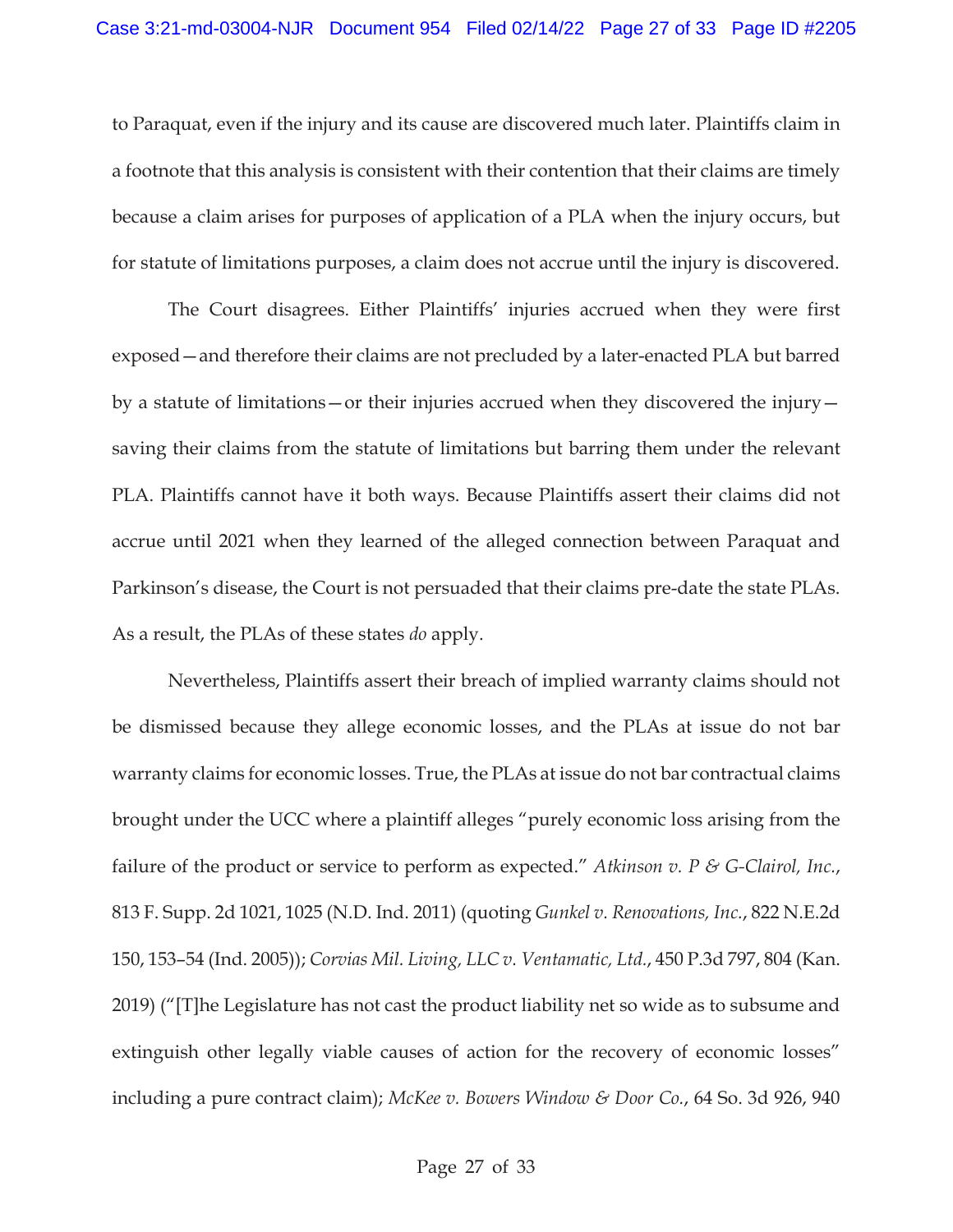(Miss. 2011) (Mississippi Products Liability Act does not abrogate a statutory cause of action for breach of implied warranty); *City of High Point, N. Carolina v. Suez Treatment Sols. Inc.*, 485 F. Supp. 3d 608, 627 (M.D.N.C. 2020) (noting that the PLA does not govern actions for breach of implied warranty seeking to recover economic losses); *Touchet Valley Grain Growers, Inc. v. Opp & Seibold Gen. Const., Inc.*, 831 P.2d 724, 729 (Wash. 1992) ("'Product liability claims' based on breach of express or implied warranties can be raised either in tort under the WPLA or in contract under the Uniform Commercial Code.").

 Under Louisiana's PLA, "breach of implied warranty or redhibition is not available as a theory of recovery for personal injury, although a redhibition action is still viable against the manufacturer to recover pecuniary loss." *Jefferson v. Lead Indus. Ass'n, Inc.,* 930 F. Supp. 241, 245 (E.D. La. 1996), *aff'd*, 106 F.3d 1245 (5th Cir. 1997); *In re Pradaxa Prod. Liab. Litig.*, No. 3:12-CV-60004-DRH, 2013 WL 3791509, at \*9 (S.D. Ill. July 18, 2013) ("The LPLA allows for a redhibition claim only to the extent that the plaintiff seeks recovery of economic losses."). An action for redhibition exists when "a defect in the thing sold renders it absolutely useless, or so inconvenient in use that the law supposes a buyer would not have purchased that item had he known of the vice." *Manning v. Scott-Hixson-Hopkins, Inc.*, 605 So. 2d 233, 235 (La. Ct. App. 1992). Plaintiffs assert they have stated claims for redhibition; therefore, their implied warranty claims should not be dismissed.

 In their Complaints, Plaintiffs allege Defendants impliedly warranted that Paraquat was of merchantable quality and fit for its ordinary purpose, and Defendants breached that warranty. Specifically, Plaintiffs claim Paraquat was not of merchantable quality or fit for its ordinary purpose when it was: (1) designed, manufactured,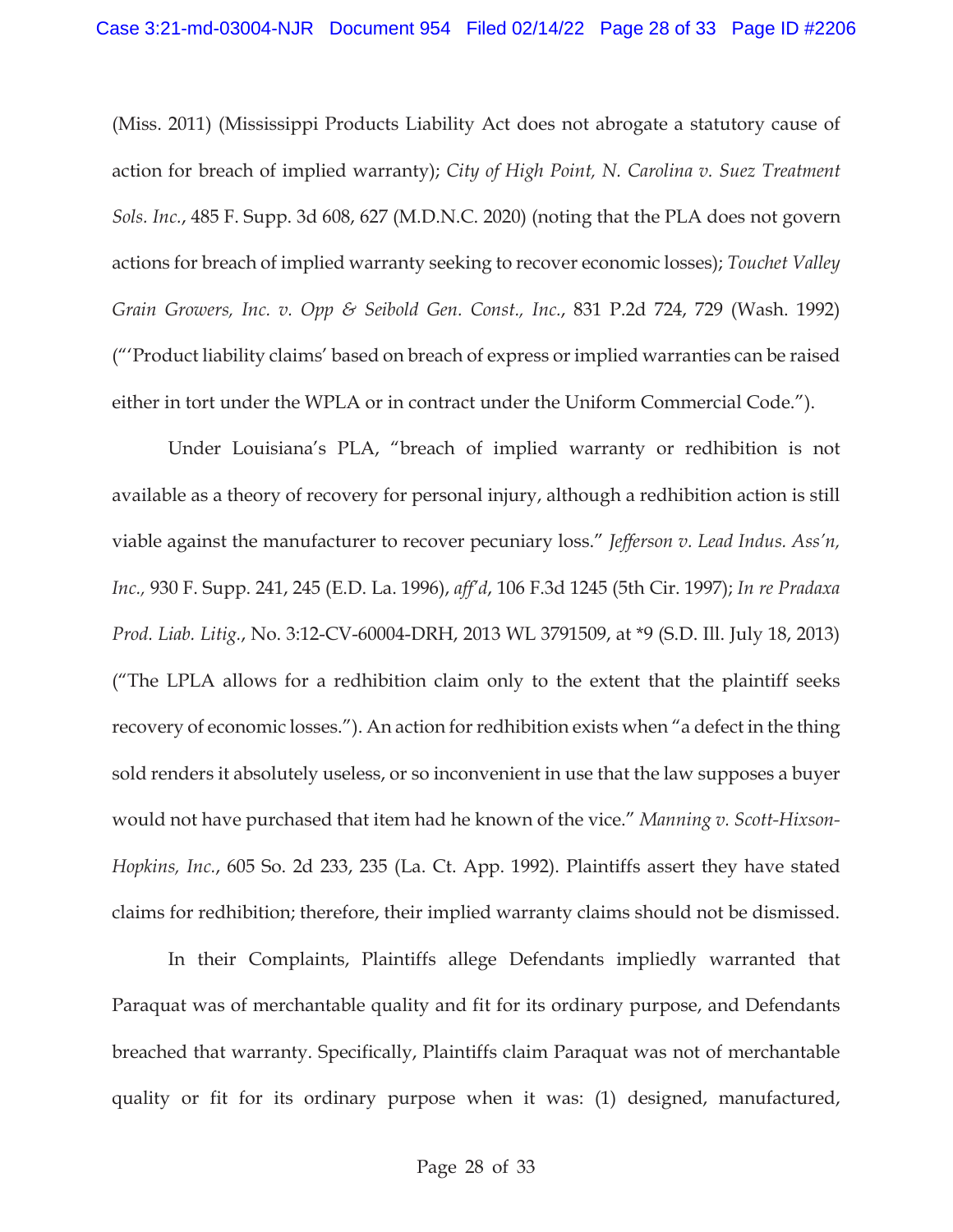formulated, and packaged such that it was likely to be inhaled, ingested, and absorbed into the bodies of persons who used it; (2) when inhaled, ingested, or absorbed, it was likely to cause or contribute to cause Parkinson's disease; and (3) there was no disclosure that use of and exposure to Paraquat carried an increased risk of developing Parkinson's disease. And, consequently, Plaintiffs allege they developed Parkinson's disease. Plaintiffs seek reasonable expenses and an award of punitive damages for the intentional disregard for the safety of Paraquat users. *See, e.g.*, *Causey v. Syngenta*, No. 3:21-pq-790, Doc. 1 at p. 53. These allegations are sufficient to state a claim for breach of implied warranty.

 Yet Plaintiffs are only able to recover "the cost of the product and pure economic loss." *Id.* at 1026. Economic loss includes the loss of the bargain, repair, and replacement cost, loss of profits, and/or goodwill, including diminution in value. In other words, economic loss is those damages that arise as a result of the failure of the product to perform to the level expected by the buyer, which is the core concern of traditional contract law." *Corvias Mil. Living, LLC*, 450 P.3d at 801 (cleaned up). Defendants argue Plaintiffs' implied warranty claims should be dismissed because they are seeking monetary damages for personal injury, not compensation for economic loss. The Court does not read Plaintiffs' allegations so narrowly; they seek actual or compensatory damages, which encompasses any economic losses suffered. *See Atkinson*, 813 F. Supp. 2d at 1025-26 (finding plaintiff could bring a breach of implied warranty claim for damages including the cost of the product and economic loss from the failure of the product, despite mentioning punitive damages).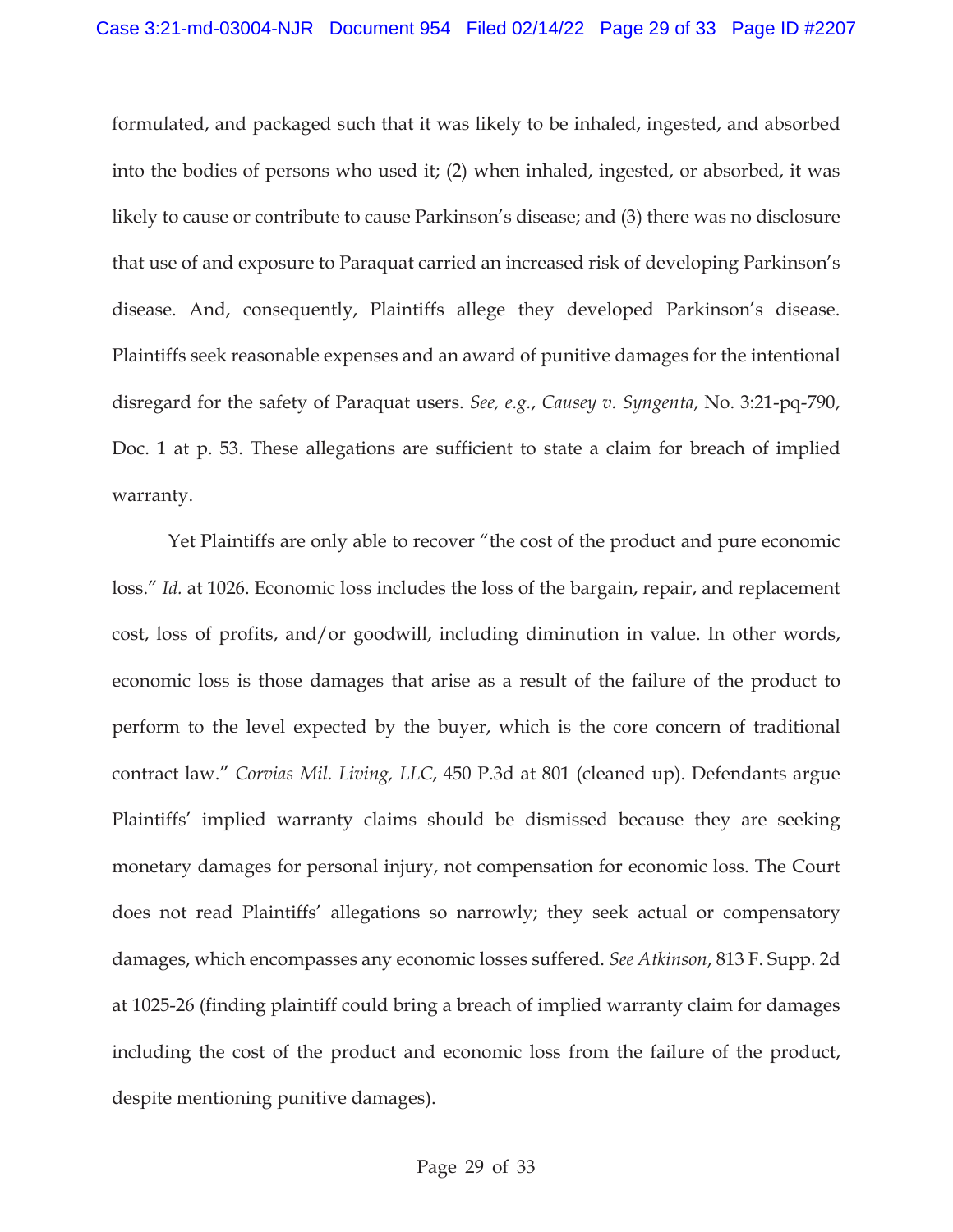Finally, the Court finds that Plaintiffs' consumer protection claims in these states are not subsumed by the state PLAs. As Plaintiffs argue, the Washington PLA does not bar claims under its Consumer Protection Act, while the Louisiana PLA only applies to claims against product manufacturers—not sellers—and more discovery is needed on the roles of each defendant in this case. Moreover, Defendants have not provided any basis for the dismissal of consumer fraud claims in Indiana, Kansas, Mississippi, or North Carolina, as those states' PLAs do not preclude consumer fraud claims. Defendants did not rebut this argument, so the Court will not dismiss Plaintiffs' consumer protection claims in these states.

## **B. Claims Outside the Scope of State Warranty Law**

 Defendants argue the Court should dismiss warranty claims brought under 19 state laws that extend horizontal privity only to the purchaser's family, household members, and guests of the product's actual purchaser. That is, non-purchaser plaintiffs such as employees, contractors, commercial invitees, and bystanders fall outside the scope of statutory warranty remedies in these states. Defendants also assert that in the four states that require vertical privity, Florida, Georgia, Kentucky, and Wisconsin, even purchasers of a product lack warranty rights against a defendant that did not directly sell them Paraquat. Thus, the Court should dismiss the warranty claims of Plaintiffs in these states if they failed to allege they bought the Paraquat products at issue directly from Syngenta or Chevron. Finally, Defendants contend many of Plaintiffs' warranty claims should be dismissed for failure to provide pre-suit notification as required by the laws of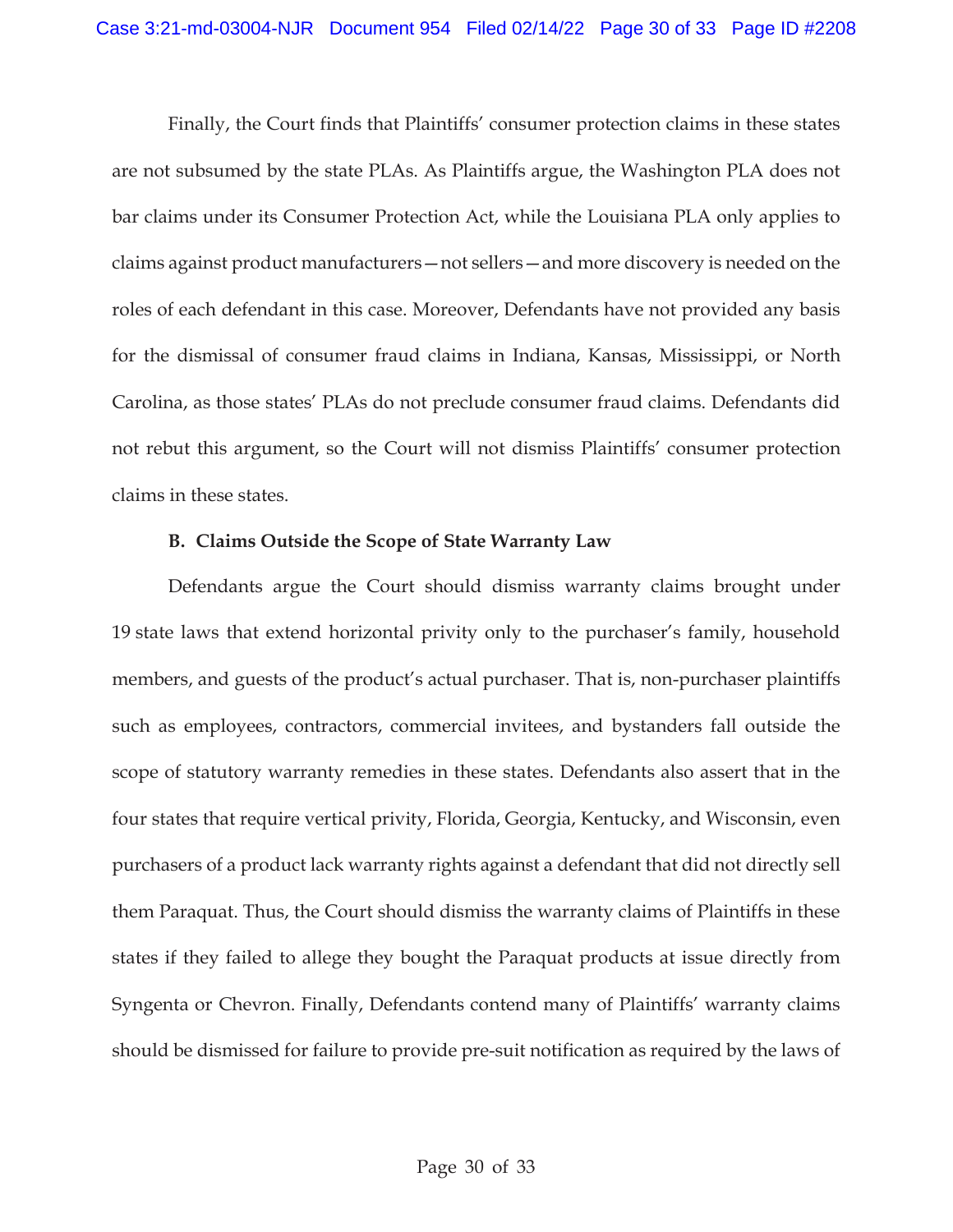22 states. Because most plaintiffs did not plead notice, their warranty claims should be dismissed.

 The Court agrees with Plaintiffs that Defendants have "paint[ed] the nuanced laws of multiple states with too broad of a brush." (Doc. 696 at p. 18). With regard to horizontal privity, Defendants admit that a "small number" of states extend warranty rights to a buyer's employees, but they do not specify which states. Nor do they analyze Plaintiffs' factual allegations and explain how they fail to meet the privity requirements. As to vertical privity, Plaintiffs note that Syngenta had express communications with purchasers through rebate programs; thus, it would be premature to dismiss claims for lack of vertical privity without further discovery into the terms and scope of the rebate programs. Finally, with regard to notice, Defendants fail to account for states that do not require notice when there is no direct buyer-seller relationship, states where the complaint itself constitutes notice, and states where pleading actual or constructive knowledge of the breach of warranty constitutes notice. And, of course, Defendants have been involved in related litigation in Illinois state court since 2017, putting them on notice of the claims in this MDL.

 For these reasons, the Court denies without prejudice Defendants' motion to dismiss Plaintiff's warranty claims.

# **IV. Consumer Protection Claims**

Lastly, Defendants seek dismissal of Plaintiffs' consumer protection claims under a number of states' laws. Defendants argue the consumer protection laws of California, Maine, Michigan, Missouri, and Pennsylvania require a plaintiff to have purchased goods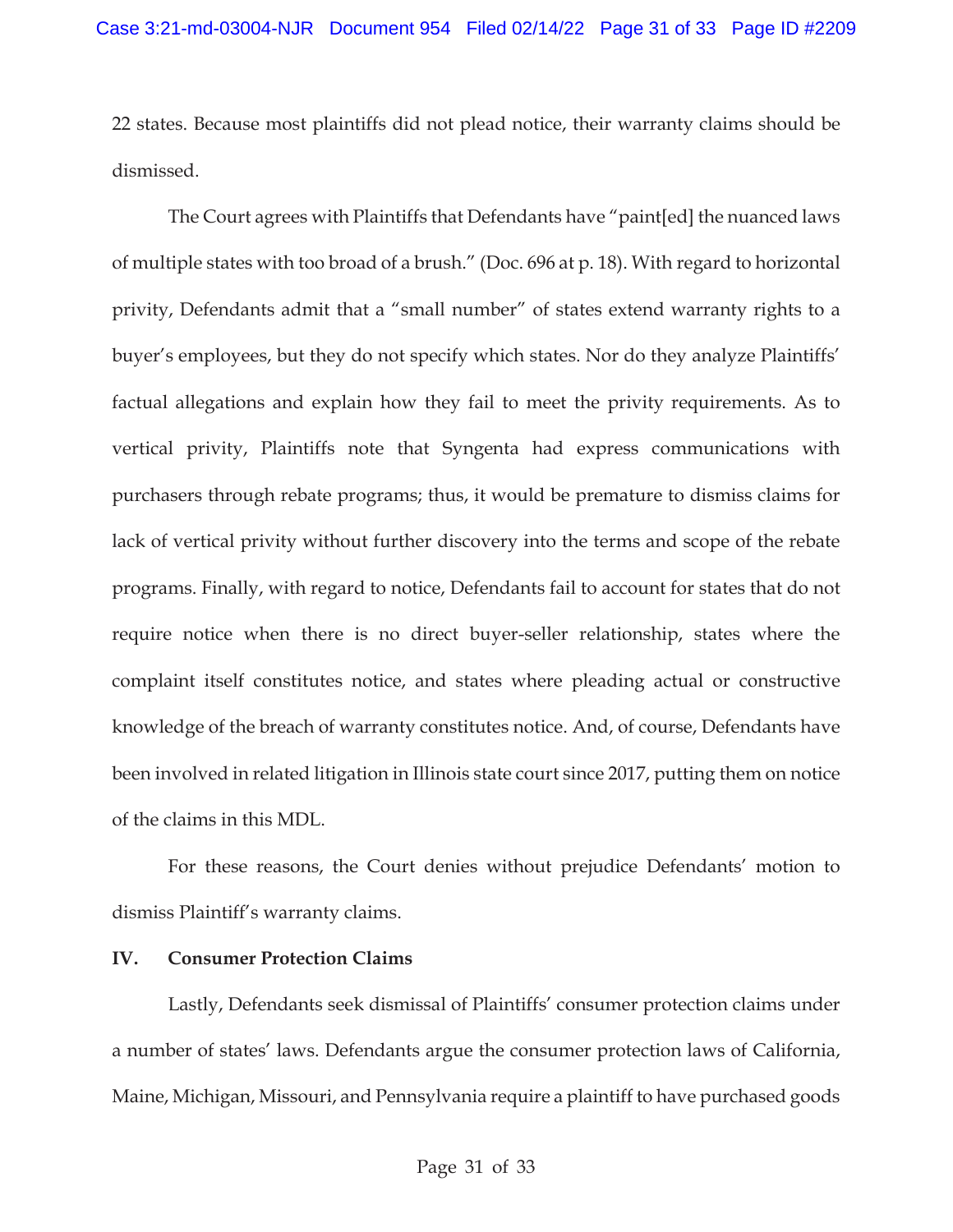or services for personal, family, or household services. Because Paraquat has no personal, family, or household use, Plaintiffs cannot plead violations of the applicable statutes; even if they purchased Paraquat for use on a family farm, the purchase was made in a commercial capacity. Additionally, the consumer protection laws of Iowa, Illinois, Maine, Minnesota, and Washington do not provide for monetary damages for personal injuries. Finally, claims alleged under Minnesota law by Plaintiffs have no apparent connection to Minnesota and must be dismissed, and claims arising under Idaho law fail because Plaintiffs do not allege the required contractual relationship with Defendants.

 Again, the Court declines to dismiss Plaintiffs' consumer protection claims at this point in the litigation, with one exception. Plaintiffs argue that their consumer protection claims cannot be dismissed on a collective basis without examining the allegations contained in each complaint on a case-by-case basis, and the Court agrees. Determining which Plaintiffs properly alleged consumer protection claims requires a detailed comparison of each Plaintiff's complaint to the law of that state, something Defendants have not done. And with regard to the states that do not allow damages for personal injury, even if only economic losses are allowed, Defendants have not explained why this requires the complete dismissal of Plaintiffs' claims. As discussed above, the Court does not read the Complaints so narrowly as to exclude a claim for economic losses. Finally, Defendants have provided no authority that the purchase of Paraquat by themselves or an employer is insufficient to constitute a contractual relationship under Idaho law. Plaintiffs do not, however, dispute Defendants' argument that out-of-state Plaintiffs with